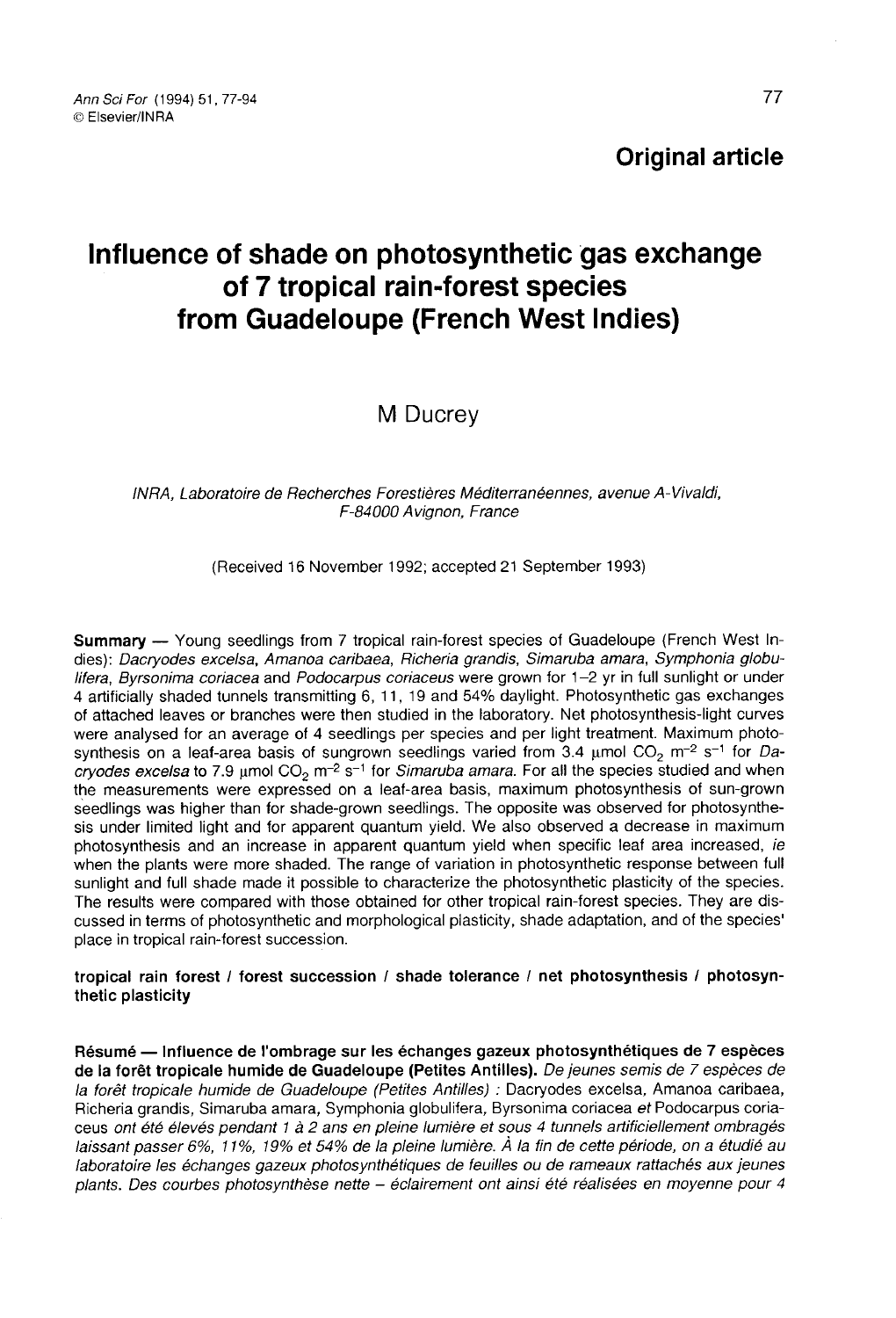plants par espèce et par tunnel. La photosynthèse maximale des plants de pleine lumière varie de 3,4 μmol CO<sub>2</sub> m<sup>-2</sup> s<sup>-1</sup> pour Dacryodes excelsa à 7,9 μmol CO<sub>2</sub> m<sup>-2</sup> s<sup>-1</sup> pour Simaruba amara. Pour toutes les espèces étudiées et lorsque les mesures sont rapportées à l'unité de surface foliaire, la photosynthèse maximale des plants de pleine lumière est supérieure à celle des plants d'ombre, tandis que l'on observe l'inverse pour la photosynthèse en éclairement limitant et pour le rendement quantique apparent. On note parallèlement une diminution de la photosynthèse maximale et une augmentation du rendement quantique apparent lorsque la surface spécifique des feuilles augmente, c'est-à-dire quand les plants sont de plus en plus ombragés. L'amplitude des variations de photosynthèse entre la pleine lumière et le plus fort ombrage permet de caractériser la plasticité photosynthétique des espèces. Les résultats sont comparés à ceux obtenus avec d'autres espèces forestières de la zone tropicale humide. Ils sont enfin discutés en termes de plasticité morphologique et photosynthétique, d'adaptation à l'ombrage, et d'emplacement dans le cycle de succession des espèces dans les forêts tropicales humides.

#### forêt tropicale humide / succession forestière / tolérance à l'ombrage / photosynthèse nette / plasticité photosynthétique

#### INTRODUCTION

The morphological, anatomical, structural, ultrastructural, biochemical or photosynthetic response of herbaceous species and shrubs to different light conditions during growth is well known (eg, Boardman, 1977; Björkman, 1981; and Givnish, 1988). In general, the light-saturated rate of photosynthesis, the light compensation point, and the light saturation plateau are higher for sun-grown plants than for shade-grown plants. On the other hand, sun-grown plants have leaves with a lower specific area, and which contain smaller chloroplasts than shade-grown plants.

Most of the responses described above are also applicable to trees, but the responses of trees may be modified because of their variable social status within a forest. For example, sun-shade responses within a tree may be different from sun-shade responses of seedlings of the same species (Leverenz and Jarvis, 1980). It is also important to investigate sun-shade adaptation at the genotype level.

The sun-shade responses can be expressed by different degrees of shade tolerance, and have long been used by foresters in the silvicultural management of forest stands. Baker's (1949) tables of tolerance for conifers and hardwood species of North America are an example.

Generally, shade-intolerant forest species are characterized by higher photosynthetic potentials than those of shadetolerant species. However, what differentiates the species and makes it possible to classify them in relation to one another, is the possible capacity for intolerant species to tolerate more or less shade, and for tolerant species to survive in high light conditions.

When a species' forest behavior is empirically known, then it is usually possible to explain its photosynthetic capacities and its morphology in terms of shade tolerance (see, for example, Tsel'Niker, 1977; Bazzaz and Carlson, 1982; McMillen and McClendon, 1983, among others). However, when there is no empirical knowledge for a given species of its ecology or its silvicultural behavior, is it possible to deduce the degree of shade tolerance simply from its photosynthetic capacities and its reactions to experimental variations in light environment? This question is fundamental for a wide variety of forest species which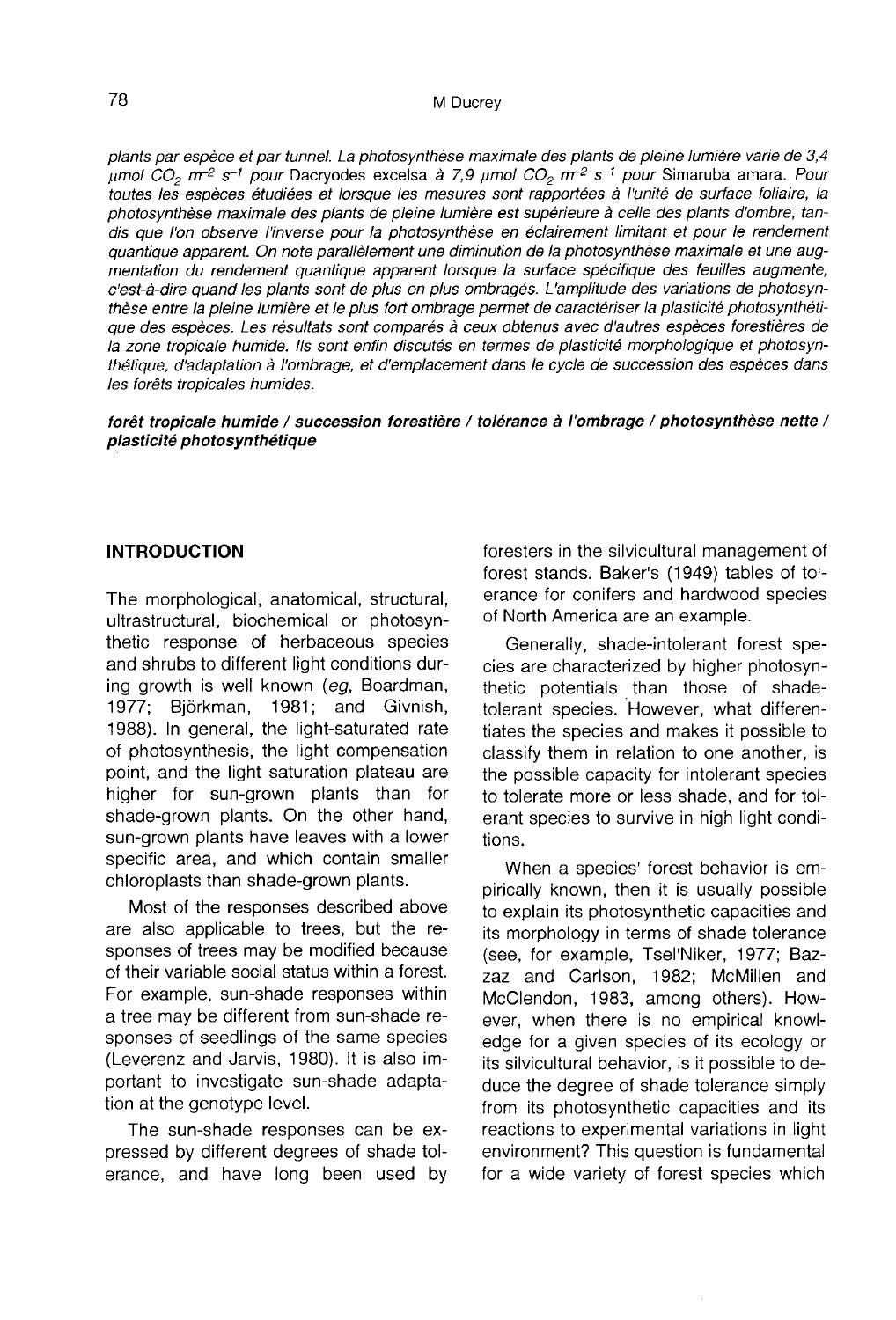make up the tropical rain forest and about which we have almost no silvicultural knowledge.

In unmanaged tropical rain forests, the presence of a species in a particular place at a particular time is almost always conditioned by its response to light. Of course, it also depends on other factors, such as seed availability, dispersal and germination of these seeds, competition and allelopathy processes, or edaphic conditions. This is the way the species' succession cycle is developed from pioneer species, which require high quantities of light, which are generally shade intolerant, and which colonize open space, to species of stable adult stands, which are generally more shade tolerant when young (Whitmore, 1978; Rollet, 1983). The opening of these stable stands by natural wind-fallen wood or partial harvesting, creates gaps whose size (ie light conditions as well) partially determines which species will be able to establish themselves.

The problem of species succession and shade tolerance has been posed for the Guadeloupe tropical rain forest where we conducted silvicultural studies on 7 commercially interesting species. The objective was to favor natural regeneration of these species (Ducrey and Labbé, 1985). The study of the seedlings in relation to the intensity of regeneration fellings gave us preliminary information about light response of the species whose regeneration was induced by silvicultural treatment (Ducrey and Labbé, 1986). To improve this information, we cultivated seedlings from 7 forest species under semi-controlled light conditions under differently shaded tunnel greenhouses. In a previous article (Ducrey, 1992), we studied the morphological variations of the leaf system in relation to shade. In this paper, we shall examine the photosynthetic response of the seedlings of these 7 species cultivated under 5 different shade environments. We shall also try to answer the following question. Can a species' shade tolerance be predicted by the photosynthetic response of seedlings of that species grown under a range of light environments?

#### PLANT MATERIAL AND STUDY METHOD

#### Species studied and seedling growth conditions

The seedlings used for the experiment were sampled from the tropical rain forest of Guadeloupe, French West Indies, in the Caribbean Islands. They come from the area called "Débauchée" (Ducrey, 1986) at an elevation of 250 m. Mean temperatures were 23°C for January and 26°C for July. Mean annual rainfall was more than 3 000 mm. There was a short dry season from January to April, where monthly rainfall was always greater than 100 mm.

The 7 species studied were evergreen dominant and co-dominant trees from middle and late successional cycle of the Guadeloupe's rain forest. Dacryodes excelsa Vahl, Amanoa caribaea Kr and Urb, and Podocarpus coriaceus LC Rich are late successional, shade-tolerant species. Simaruba amara Aubl and Richeria grandis Vahl are mid-successional, shade-intolerant species. Byrsonima coriacea is present in midand late succession, whereas Symphonia globulifera L, a wet soil specialist, is a late successional species. However the shade reaction of these 2 species is not well known.

The seedlings were generally aged 1 yr, harvested from the forest margin in January 1981, and transplanted to 9-I pots filled with soil from the upper horizon of the forest floor. The pots were placed under a forest canopy to ensure a better recovery. After 3 months, the pots were transferred to tunnel greenhouses, 15 m long and 6 m wide, covered with shade cloth transmitting the amount of light desired. The same procedure was applied to all species except P coriaceus whose seedlings were all placed in the same tunnel in March 1981 and then distributed to the different tunnels in January 1982, and A caribaea which was started 1 yr later in March 1982. The seedlings were regularly wa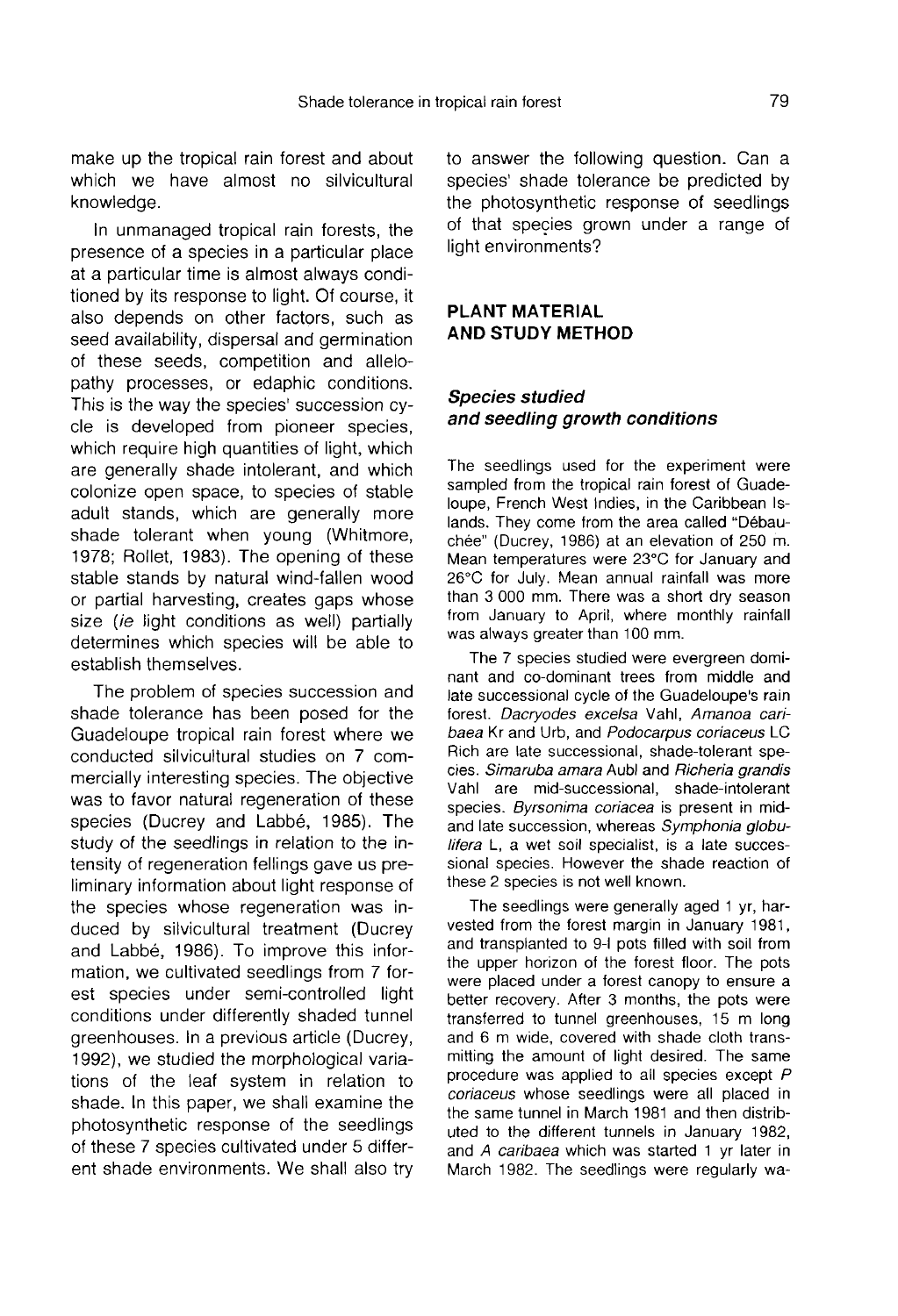tered twice a week. No fertilizer was used during the experiment.

The seedlings were separated into 5 treatments: 4 treatments under plastic tunnels and 1 open air, full sunlight treatment. The 4 tunnel<br>shelters were covered with reinforced transparent PVC to protect against rainfall. Three of them were shaded with different black neutral shade screens in order to obtain various shade conditions. Finally, global radiation measurements with Li-Cor, Li 200 pyranometers indicates 6.4% light under tunnel I, 11.4% light under tunnel II, 18.8% light under tunnel III, and 54.3% light under tunnel IV.

Table I shows climatic data under tunnel shelters. These were opened and oriented in the direction of prevailing winds. The temperature and humidity of the air under the tunnels were the same as those in the open-air treatment (meteorological data measured with a weather station), except for tunnel IV whose maximum temperatures were slightly higher than in the others. In fact, the shade under this tunnel was created using only a reinforced transparent plastic cover which caused a more signifi cant warming effect. Because of only small cli-<br>matic differences between experimental matic differences between experimental treatments and additional watering, we can consider that light is the major variable between the 5 treatments.

#### Measurements of net photosynthesis

Photosynthesis measurements took place from the end of October to the end of December 1982. The seedlings were kept under the experimental light conditions for close to 2 yr (except for A caribaea and P coriaceus which were kept for only 1 yr) and all the leaves measured were initiated and grown under the treatment conditions. These leaves could be considered as being completely acclimated to the experimental light conditions. Measurements were made on fully developed leaves. The mean size of the seedlings used in photosynthesis measurements is shown in table II.

The measurements of net photosynthesis were carried out in the laboratory on attached leaves or branches placed in a ventilated chamber, perpendicular to the light source. The measurement of carbon dioxide exchange was made in an open system using an infrared differ-

ential gas analyser of carbon dioxide (ADC mod-<br>el) which measured the difference in  $CO<sub>2</sub>$  con-<br>centration between the reference circuit and the centration between the reference circuit and the measured circuit. The temperature was set between 25 and 27°C using a water cooling sys tem where the measurement chamber was submerged in a tank containing cooled water. Relative humidity of the air was maintained between 70 and 90% by bubbling air into a water flask maintained at the temperature of the desired dew point.

Lighting was achieved using a mobile stand of tungsten-halogen quartz lamps with a unit power of 1 000 W. Photosynthetic active radiation was measured with a Li-Cor, LI 190 quantum sensor. Four light levels were used: 28 and 56 μmol m<sup>-2</sup> s<sup>-1</sup> for low light; 368 and 632 μmol m<sup>-2</sup> s<sup>-1</sup> for saturating light. A few measurements were also taken at 924  $\mu$ mol m<sup>-2</sup> s<sup>-1</sup>, but the results were always less than or equal to those at 632  $\mu$ mol m<sup>-2</sup> s<sup>-1</sup>. We thus considered that satu-<br>ration was reached between 368 and 632  $\mu$ mol  $m<sup>-2</sup>$  s<sup>-1</sup>, and we did not use the data for 924  $μ$ mol m<sup>-2</sup> s<sup>-1</sup>. Gas exchange measurements were made first in darkness to calculated dark respiration and then with increasing light levels.

The area and dry weight of the leaves studied were also calculated. This made it possible to calculate photosynthesis per unit of leaf area and per unit of leaf dry matter, and to determine the specific leaf area (ratio between leaf area and leaf dry weight) of the leaves studied (table III).

Dark respiration and photosynthesis in low light made it possible to determine the initial slope of the net photosynthesis-light curves which is called apparent quantum yield and which approximates to the quantum yield of the leaf (number of moles of  $CO<sub>2</sub>$  assimilated per mole of photons absorbed by the leaf) except that only incident photon flux density was measured.

Light-saturated net photosynthesis was then calculated as an average of photosynthesis val-ues recorded at 368 and 632 μmol m-2 s-1. In the same way, light-limited net photosynthesis is an average of photosynthesis values recorded at 28 and 56 μmol  $m<sup>-2</sup> s<sup>-1</sup>$ .

An average of 4 seedlings per tunnel and per species were used, representing a total of 147 plants and 147 net photosynthesis-light curves. The 4 variables defining the 147 net photosynthesis-light curves carried out for this study were analysed by an analysis of variance with 1 factor, Tunnel, for each species. Differences be-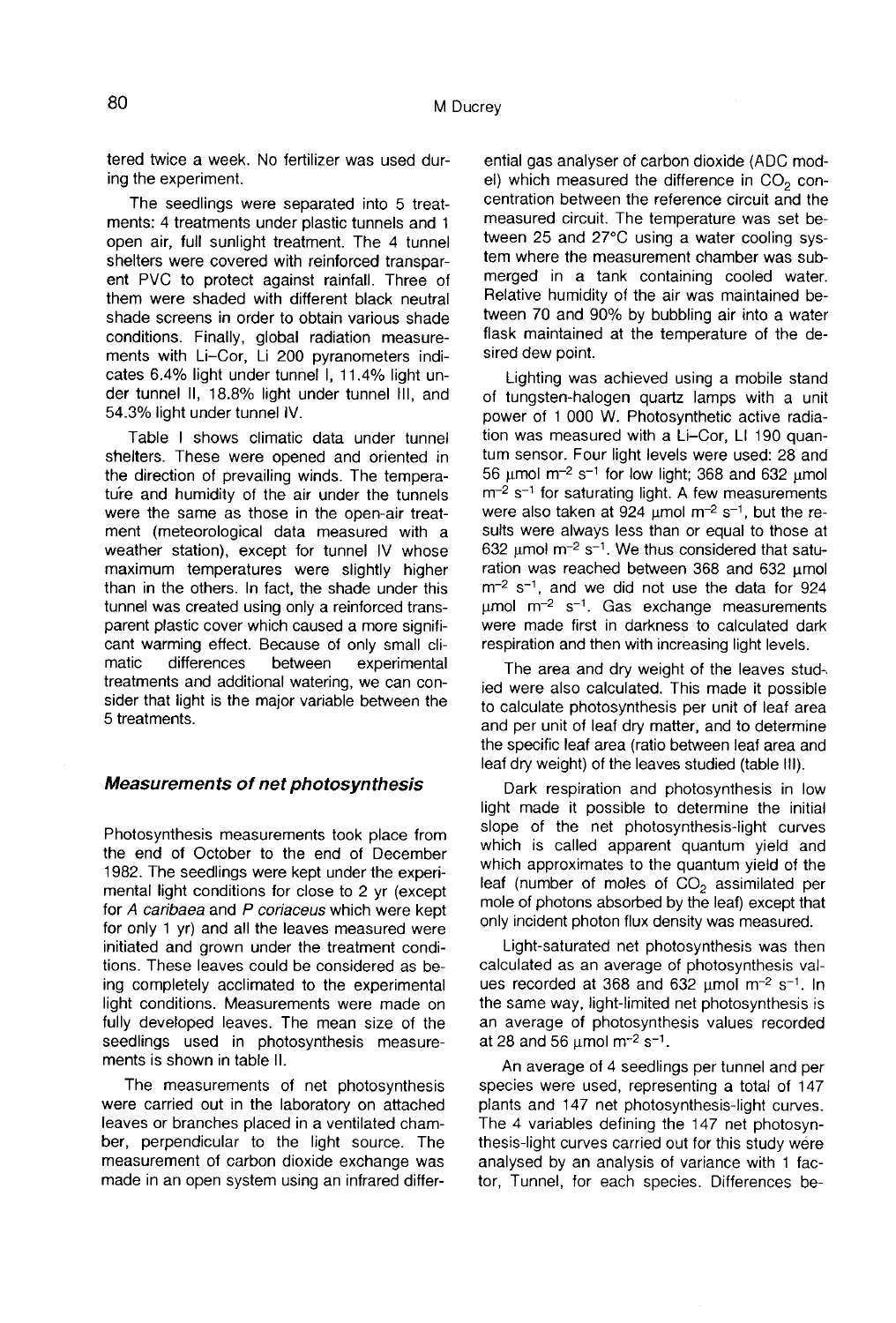|   | l                                          |
|---|--------------------------------------------|
|   |                                            |
|   |                                            |
|   |                                            |
|   |                                            |
|   |                                            |
|   |                                            |
|   |                                            |
|   |                                            |
|   |                                            |
|   |                                            |
|   |                                            |
|   |                                            |
|   |                                            |
|   |                                            |
|   |                                            |
|   |                                            |
|   |                                            |
|   |                                            |
|   | ֖֖֖֖֖֖֧ׅ֪ׅ֪ׅ֪֪֪ׅ֖֚֚֚֚֚֚֚֚֚֚֚֚֚֚֚֚֚֚֚֚֚֚֬֝֝ |
|   |                                            |
| i |                                            |
|   |                                            |
|   |                                            |
|   | i                                          |
|   |                                            |
|   |                                            |
|   |                                            |
|   |                                            |
|   |                                            |
|   |                                            |
|   |                                            |
|   |                                            |
|   |                                            |
|   |                                            |
|   |                                            |
|   | e es microsoft                             |
|   |                                            |
|   |                                            |
|   |                                            |
|   |                                            |
|   |                                            |
|   |                                            |
|   |                                            |
|   |                                            |
|   |                                            |
| ĺ |                                            |
|   |                                            |
|   |                                            |
|   |                                            |
|   |                                            |
|   |                                            |
| l |                                            |

|                               |                                           |                           |                 | Tunnel I<br>Min Mean Max |                           | Tunnel II<br>Min Mean Max |  | Tunnel III<br>Min Mean Max |  |                           | Tunnel IV<br>Min Mean Max |                   | Min Mean Max<br>Full sunlight |                 |  |
|-------------------------------|-------------------------------------------|---------------------------|-----------------|--------------------------|---------------------------|---------------------------|--|----------------------------|--|---------------------------|---------------------------|-------------------|-------------------------------|-----------------|--|
| September 1981<br>Narm month  | Temperature (°C)<br>Relative humidity (%) | 22.3 26.3 30.2<br>66 93   |                 |                          | $21.9$ 25.8 29.7<br>72 99 |                           |  | 20.5 25.1 29.7<br>70 99    |  | $21.4$ 26.7 32.0<br>68 97 |                           |                   | $21.9$ 25.8 29.7<br>67 94     |                 |  |
| January 1982<br>Cool month    | Relative humidity (%)<br>emperature (°C)  | $19.1$ 22.6 26.1<br>65 97 |                 |                          |                           | 23.6 27.1<br>94           |  | $19.3$ 23.3 27.2<br>62 95  |  | $18.8$ 23.2 27.6<br>62 97 |                           | $\frac{19.7}{72}$ |                               | 23.3 26.8<br>98 |  |
| to February 82<br>Mean May 81 | Relative humidity (%)<br>emperature (°C)  | $\frac{21.8}{71}$         | 25.1 28.4<br>94 |                          |                           | $22.0$ 25.3 28.6<br>72 97 |  | $21.0$ 24.8 28.5<br>70 96  |  | $21.4$ 26.0 30.6<br>67    |                           | $\frac{21.8}{71}$ | 25.1 28.4<br>95               |                 |  |
| Relative light intensity      | (%)                                       |                           | 6.4             |                          |                           | 11.4                      |  | 18.8                       |  | 543                       |                           |                   | $\frac{8}{1}$                 |                 |  |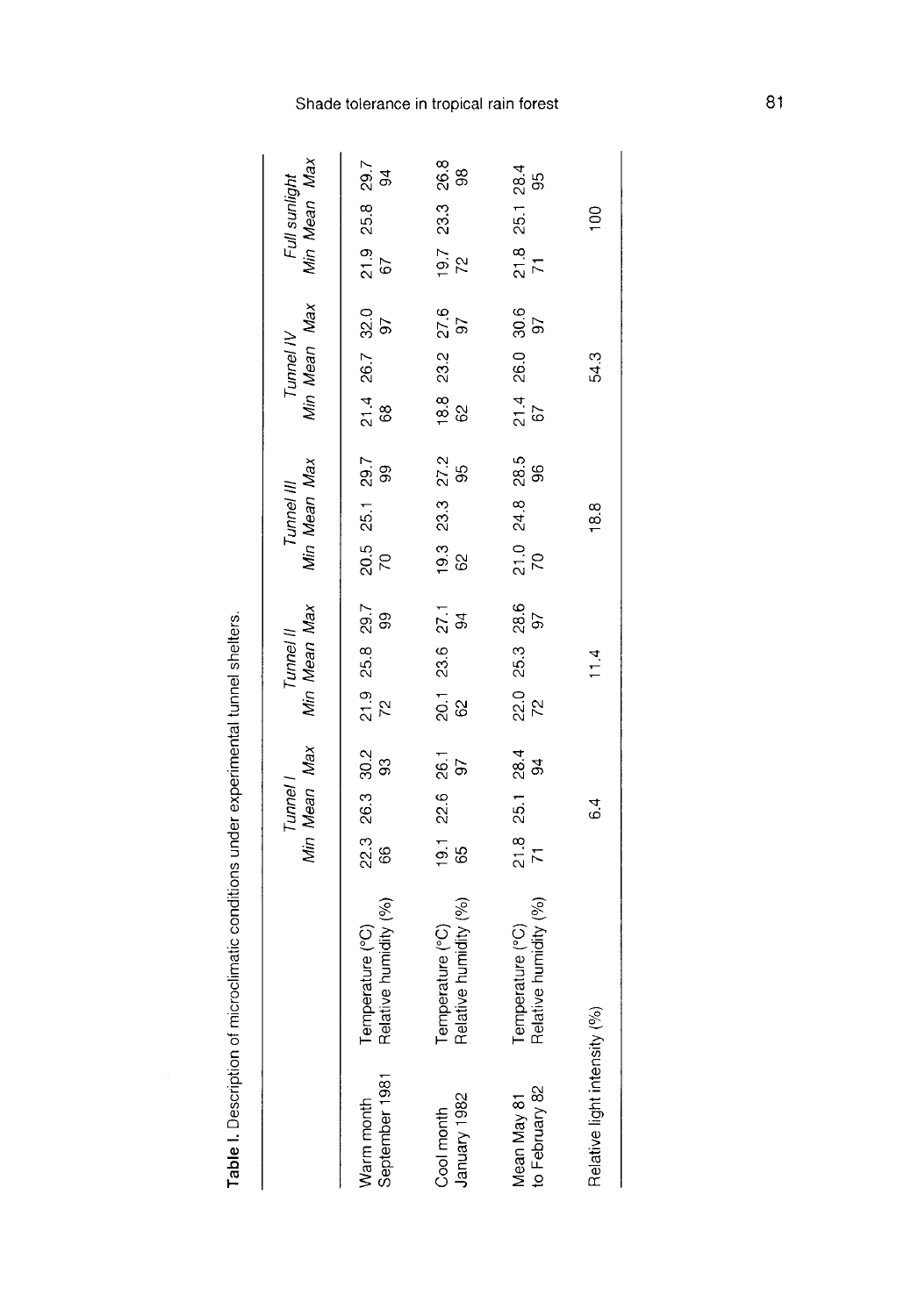|                       | Tunnel I         |                 |                 |                 | Tunnel II Tunnel III Tunnel IV Full sunlight | Species average |
|-----------------------|------------------|-----------------|-----------------|-----------------|----------------------------------------------|-----------------|
| Dacryodes excelsa     | 56               | 48              | 44              |                 | 58                                           | 53 <sup>d</sup> |
| Amanoa caribaea       | 52               | 65              | 65              | 57              | 50                                           | 58 <sup>d</sup> |
| Richeria grandis      | 70               | 83              | 89              | 79              | 57                                           | 77c             |
| Simaruba amara        | 71               | 72              | 51              | 45              | 44                                           | 56 <sup>d</sup> |
| Symphonia globulifera | 90               | 98              | 93              | 77              | 78                                           | 85 <sup>b</sup> |
| Byrsonima coriacea    | 99               | 102             | 127             | 101             | 81                                           | 103ª            |
| Podocarpus coriaceus  | 62               | 68              | 57              | 55              | 42                                           | 57 <sup>d</sup> |
| Tunnel average        | 70 <sub>ab</sub> | 77 <sup>a</sup> | 76 <sup>a</sup> | 68 <sup>b</sup> | 61 <sup>c</sup>                              |                 |

Table II. Mean height (in cm) of the seedlings used for studies of photosynthetic gas exchange. \*

\* Identical letters indicate values not significantly different at a 5% level (Duncan's test) for averages by species and by tunnel.

| Table III. Specific leaf area (in $dm^2 g^{-1}$ ) of the leaves used for gas-exchange measurements. |
|-----------------------------------------------------------------------------------------------------|
|-----------------------------------------------------------------------------------------------------|

|                                                                                                                                                   | Tunnel I                                                                                                  | Tunnel II                                                                 |                                                                                                                         |                                                                                        | Tunnel III Tunnel IV Full sunlight                                                  | Species average                                                                                                                      |
|---------------------------------------------------------------------------------------------------------------------------------------------------|-----------------------------------------------------------------------------------------------------------|---------------------------------------------------------------------------|-------------------------------------------------------------------------------------------------------------------------|----------------------------------------------------------------------------------------|-------------------------------------------------------------------------------------|--------------------------------------------------------------------------------------------------------------------------------------|
| Dacryodes excelsa<br>Amanoa caribaea<br>Richeria grandis<br>Simaruba amara<br>Symphonia globulifera<br>Byrsonima coriacea<br>Podocarpus coriaceus | 1.74 <sup>a</sup><br>1.69a<br>2.52 <sup>a</sup><br>1.87ª<br>1.86 $^{\rm a}$<br>1.68 <sup>a</sup><br>1.21a | 1.49a<br>1.64a<br>2.25 <sup>b</sup><br>1.78ab<br>1.68a<br>1.66a<br>1.07ab | 1.76ª<br>1.47 <sup>b</sup><br>1.93 <sup>c</sup><br>1.52 <sup>b</sup><br>1.88a<br>1.31 <sup>b</sup><br>0.97 <sup>b</sup> | 1.35 <sup>b</sup><br>1.51 <sup>d</sup><br>1.06c<br>1.15 <sup>b</sup><br>0.93c<br>0.74c | 1.04 <sup>b</sup><br>0.99c<br>1.11c<br>0.84c<br>1.36 <sup>b</sup><br>0.81c<br>0.79c | 1.48 <sup>b</sup><br>1.46 <sup>b</sup><br>1.87a<br>1.38 <sup>bc</sup><br>1.50 <sup>b</sup><br>1.30 <sup>c</sup><br>0.95 <sup>d</sup> |
| Tunnel average                                                                                                                                    | 1.79a                                                                                                     | 1.65 <sup>b</sup>                                                         | 1.56 <sup>b</sup>                                                                                                       | 1.11c                                                                                  | 1.04 <sup>c</sup>                                                                   |                                                                                                                                      |

\* For each species, identical letters indicate means between tunnels not significantly different at a 5% level (Duncan's test). The last column shows statistical differences between species, all tunnels combined.

tween tunnels were set out with a Duncan's test of multiple mean comparisons. Relationships between these 4 variables and relative light intensity were analysed by linear regression, species by species, on raw data.

### RESULTS

The results shown in table IV represent data recorded per unit of leaf area; those in table V show data recorded per unit of dry matter. To facilitate the interpretation

of these results, we combine the net photosynthesis-light curves for each species in dense shade (tunnel I, 6% relative light intensity) and full sunlight (tunnel V, 100% RLI) in figure 1.

#### Light-saturated net photosynthesis

For plants grown in full sunlight, lightsaturated photosynthesis recorded per unit of leaf area was the highest for S amara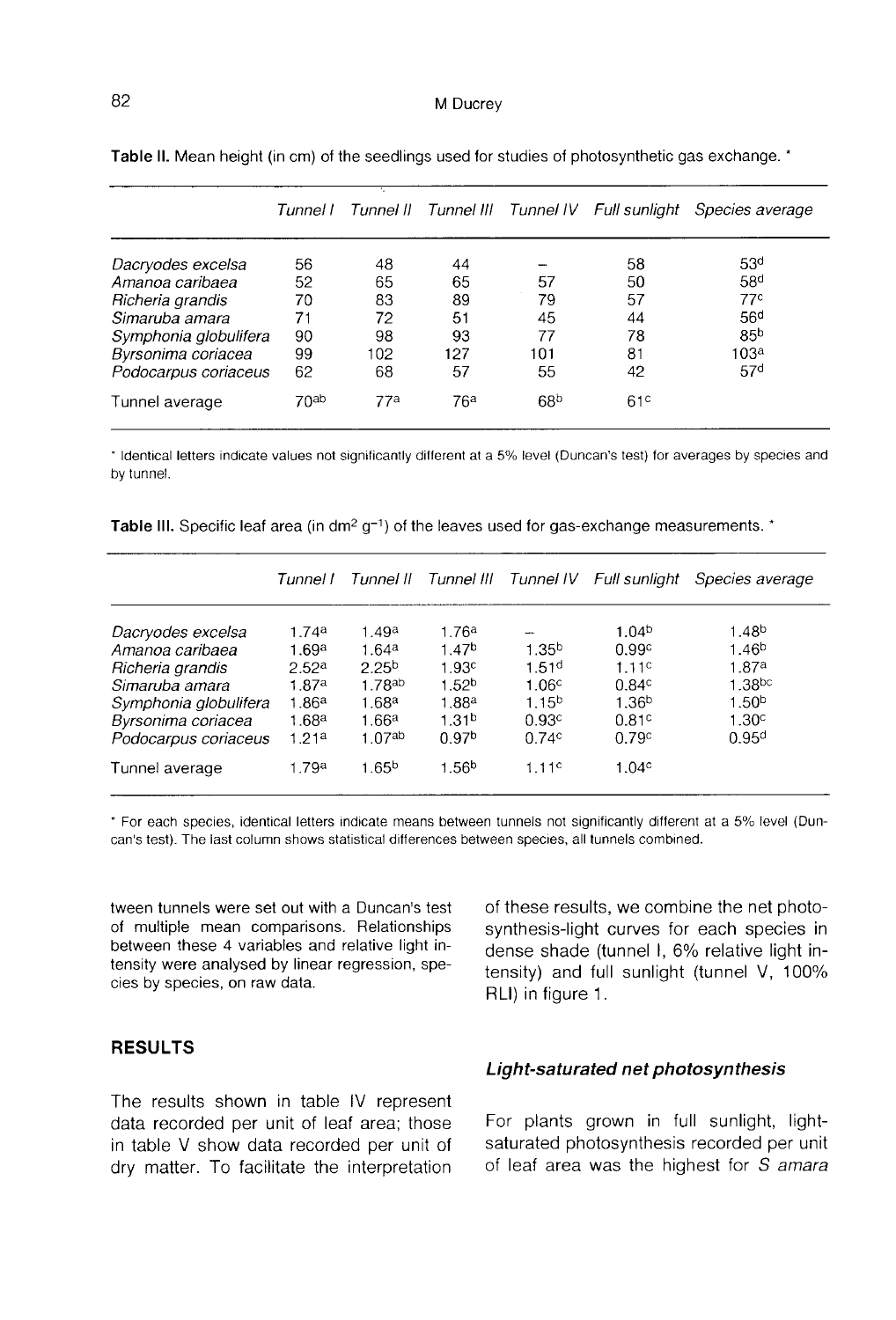|                                                                              | Tunnel I<br>6%     | Tunnel II<br>11%  | Tunnel III<br>19%  | Tunnel IV<br>54%   | Tunnel V<br>100%   | Mean per species  |
|------------------------------------------------------------------------------|--------------------|-------------------|--------------------|--------------------|--------------------|-------------------|
| Light-saturated photosynthesis ( $\mu$ mol m <sup>-2</sup> s <sup>-1</sup> ) |                    |                   |                    |                    |                    |                   |
| D excelsa                                                                    | 2.4a               | 2.7 <sup>a</sup>  | 1.9 <sup>a</sup>   |                    | 3.4 <sup>a</sup>   | 2.7 <sup>c</sup>  |
| A caribaea                                                                   | 3.5 <sup>c</sup>   | 4.7 <sup>a</sup>  | 4.3 <sup>ab</sup>  | 3.6 <sup>bc</sup>  | 4.2abc             | 4.1 <sup>b</sup>  |
| R grandis                                                                    | 3.8 <sup>c</sup>   | 4.1 <sup>c</sup>  | 4.2 <sup>bc</sup>  | 5.2 <sup>a</sup>   | 5.0 <sup>ab</sup>  | 4.5 <sup>b</sup>  |
| S amara                                                                      | 4.2 <sup>b</sup>   | 6.2 <sup>ab</sup> | 6.5 <sup>ab</sup>  | 5.9 <sup>ab</sup>  | 7.9 <sup>a</sup>   | 6.1 <sup>a</sup>  |
| S globulifera                                                                | 4.2 <sup>a</sup>   | 4.5 <sup>a</sup>  | 4.6 <sup>a</sup>   | 4.4 <sup>a</sup>   | 4.6 <sup>a</sup>   | 4.5 <sup>b</sup>  |
| B coriacea                                                                   | 4.1 <sup>bc</sup>  | 3.5 <sup>c</sup>  | 5.1 <sup>ab</sup>  | 4.4abc             | 5.5 <sup>a</sup>   | 4.5 <sup>b</sup>  |
| P coriaceus                                                                  | 3.7 <sup>b</sup>   | 4.4ab             | 4.4 <sup>ab</sup>  | 4.5 <sup>ab</sup>  | 5.1a               | $4.4^{b}$         |
| Mean per tunnel                                                              | 3.6 <sup>b</sup>   | 4.3 <sup>a</sup>  | 4.4 <sup>a</sup>   | 4.8 <sup>a</sup>   | 4.9 <sup>a</sup>   |                   |
| Light-limited photosynthesis ( $\mu$ mol m <sup>-2</sup> s <sup>-1</sup> )   |                    |                   |                    |                    |                    |                   |
| D excelsa                                                                    | 1.2 <sup>a</sup>   | 1.3 <sup>a</sup>  | 1.0 <sup>a</sup>   |                    | 0.8 <sup>a</sup>   | 1.0 <sup>c</sup>  |
| A caribaea                                                                   | 1.7 <sup>b</sup>   | 2.1 <sup>a</sup>  | 1.8 <sup>b</sup>   | 1.7 <sup>b</sup>   | 1.5 <sup>b</sup>   | 1.8 <sup>ab</sup> |
| R grandis                                                                    | 2.2 <sup>a</sup>   | 2.1a              | 2.1 <sup>a</sup>   | 2.0 <sup>a</sup>   | 1.7 <sup>b</sup>   | 2.1a              |
| S amara                                                                      | 2.2 <sup>a</sup>   | 2.3 <sup>a</sup>  | 2.3 <sup>a</sup>   | 1.9 <sup>ab</sup>  | 1.7 <sup>b</sup>   | 2.1a              |
| S globulifera                                                                | 2.2 <sup>a</sup>   | 2.0 <sup>a</sup>  | 1.7 <sup>a</sup>   | 1.7 <sup>a</sup>   | 1.8 <sup>a</sup>   | 1.8 <sup>a</sup>  |
| <i>B coriacea</i>                                                            | 2.1 <sup>ab</sup>  | 1.6 <sup>c</sup>  | 2.3 <sup>a</sup>   | 1.8 <sup>bc</sup>  | 1.6 <sup>c</sup>   | 1.9 <sup>a</sup>  |
| P coriaceus                                                                  | 1.6 <sup>b</sup>   | $2.0^{\rm a}$     | 1.7 <sup>ab</sup>  | 1.0 <sup>c</sup>   | 1.2 <sup>c</sup>   | 1.5 <sup>b</sup>  |
| Mean per tunnel                                                              | 1.9 <sup>a</sup>   | 1.9 <sup>a</sup>  | 1.9 <sup>a</sup>   | 1.7 <sup>a</sup>   | 1.5 <sup>b</sup>   |                   |
| Dark respiration ( $\mu$ mol m <sup>-2</sup> s <sup>-1</sup> )               |                    |                   |                    |                    |                    |                   |
| D excelsa                                                                    | 0.13a              | 0.04a             | 0.13a              |                    | 0.15a              | $0.11^{ab}$       |
| A caribaea                                                                   | 0.11 <sup>b</sup>  | 0.00a             | 0.00 <sup>a</sup>  | 0.12 <sup>b</sup>  | 0.20 <sup>c</sup>  | 0.07a             |
| R grandis                                                                    | 0.06a              | $0.15^{ab}$       | 0.19 <sup>b</sup>  | 0.33c              | 0.25 <sub>pc</sub> | $0.22$ bc         |
| S amara                                                                      | 0.24a              | 0.35a             | 0.16a              | 0.24a              | 0.64 <sup>b</sup>  | 0.32 <sup>c</sup> |
| S globulifera                                                                | 0.25ab             | 0.04a             | $0.12^{ab}$        | 0.37 <sup>b</sup>  | $0.15^{ab}$        | 0.13ab            |
| B coriacea                                                                   | 0.03a              | 0.05a             | 0.21a              | 0.10a              | 0.40 <sup>b</sup>  | 0.17ab            |
| P coriaceus                                                                  | 0.53 <sup>ab</sup> | 0.22a             | 0.40 <sup>ab</sup> | $0.52^{ab}$        | 0.58 <sup>b</sup>  | 0.45 <sup>d</sup> |
| Mean per tunnel                                                              | $0.23$ bc          | 0.12 <sup>a</sup> | $0.14^{ab}$        | 0.29 <sup>cd</sup> | 0.37 <sup>d</sup>  |                   |
| Apparent quantum yield (mmol mol-1)                                          |                    |                   |                    |                    |                    |                   |
| D excelsa                                                                    | 32 <sup>a</sup>    | 27a               | 21ª                |                    | 23ª                | 25 <sup>d</sup>   |
| A caribaea                                                                   | 38ª                | 50 <sup>a</sup>   | 42 <sup>a</sup>    | 42 <sup>a</sup>    | 42 <sup>a</sup>    | 43 <sup>c</sup>   |
| R grandis                                                                    | $54$ abc           | 50 <sub>pc</sub>  | 57 <sub>ab</sub>   | 58 <sup>a</sup>    | 48 <sup>c</sup>    | 54ab              |
| S amara                                                                      | 59 <sup>ab</sup>   | 65a               | $60^{ab}$          | 52 <sup>b</sup>    | 56 <sup>ab</sup>   | 58 <sup>a</sup>   |
| S globulifera                                                                | 60ª                | 44 <sup>ab</sup>  | $40^{ab}$          | 40 <sup>ab</sup>   | 30b                | 43 <sup>c</sup>   |
| B coriacea                                                                   | 52ab               | 41 <sup>d</sup>   | 55a                | 45 <sup>cd</sup>   | 49 <sub>pc</sub>   | 48 <sub>pc</sub>  |
| P coriaceus                                                                  | 53ª                | 53ª               | 53 <sup>a</sup>    | 37b                | 43ab               | 48bc              |
| Mean per tunnel                                                              | 49a                | 49a               | 47a                | 47a                | 42b                |                   |

Table IV. Mean values of gas-exchange parameters expressed on a leaf-area basis and derived from net photosynthesis-light curves \*.

\* For each parameter and each species, identical letters indicate means between tunnels not significantly different at a 5% level (Duncan's test). The last column shows statistical differences between species, all tunnels combined.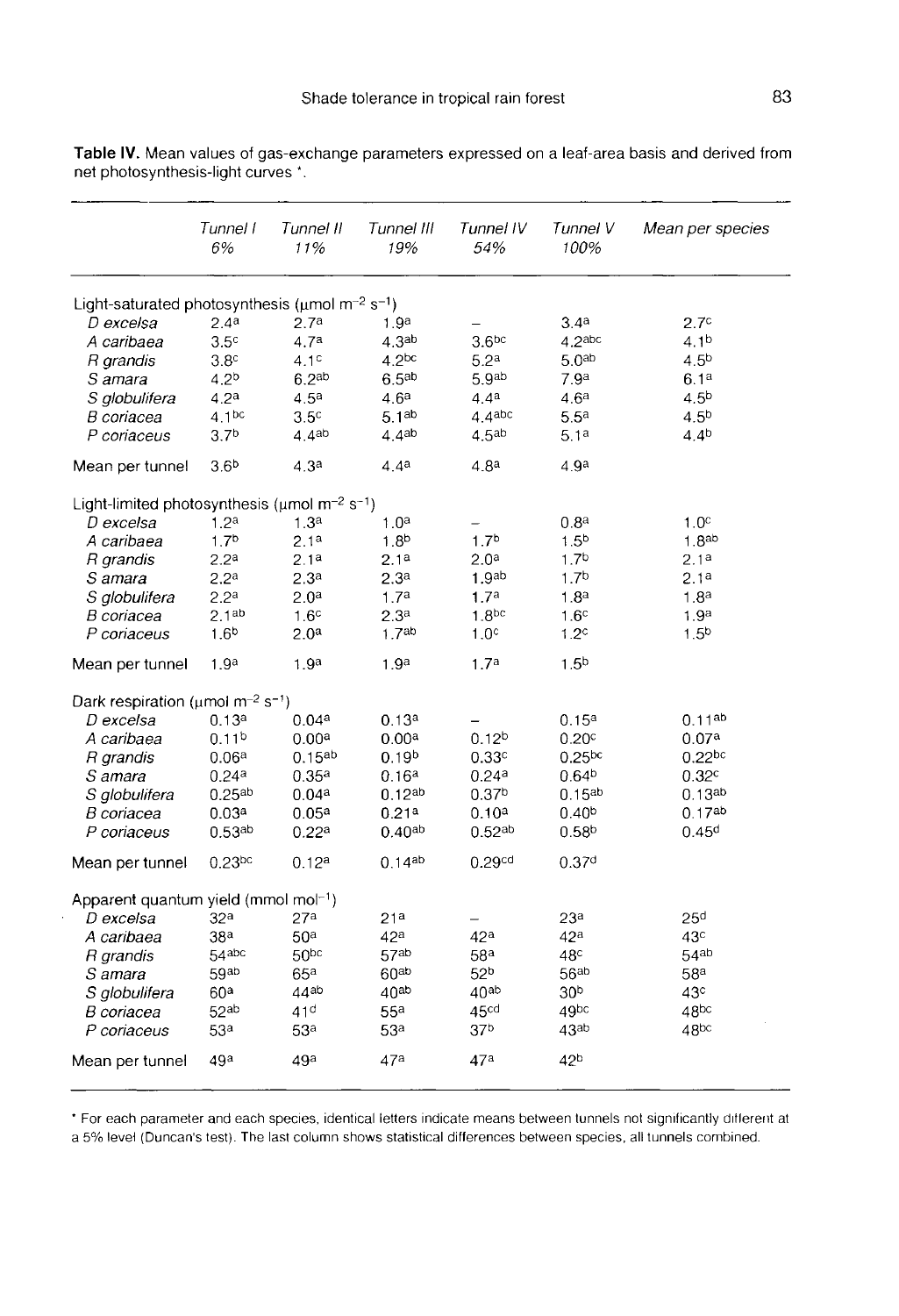|                                                                 | Tunnel I<br>6%    | Tunnel II<br>11%  | Tunnel III<br>19% | Tunnel IV<br>54%  | Tunnel V<br>100%  | Mean per species |
|-----------------------------------------------------------------|-------------------|-------------------|-------------------|-------------------|-------------------|------------------|
| Light-saturated photosynthesis (nmol $q^{-1}$ s <sup>-1</sup> ) |                   |                   |                   |                   |                   |                  |
| D excelsa                                                       | 43a               | 40 <sup>a</sup>   | 34 <sup>a</sup>   |                   | 35 <sup>a</sup>   | 38 <sup>d</sup>  |
| A caribaea                                                      | 59bc              | 77a               | 64ab              | 49cd              | 42 <sup>d</sup>   | 59bc             |
| R grandis                                                       | 96 <sup>a</sup>   | 91ab              | 82ab              | 79b               | 56 <sup>c</sup>   | 81a              |
| S amara                                                         | 80 <sup>ab</sup>  | 110 <sup>a</sup>  | 98 <sup>a</sup>   | 62 <sup>b</sup>   | 65 <sup>b</sup>   | 81a              |
| S globulifera                                                   | 77 <sup>a</sup>   | 75 <sup>a</sup>   | 83ª               | 50 <sup>b</sup>   | 61ab              | 67 <sup>b</sup>  |
| B coriacea                                                      | 70 <sup>a</sup>   | 58ab              | 66 <sup>a</sup>   | 41 <sup>b</sup>   | 44b               | 57 <sup>c</sup>  |
| P coriaceus                                                     | 45a               | 47a               | 43ª               | 33 <sub>p</sub>   | 39ab              | 41 <sup>d</sup>  |
| Mean per tunnel                                                 | 66 <sup>a</sup>   | 71a               | 68a               | 53 <sub>b</sub>   | 50 <sup>b</sup>   |                  |
| Light-limited photosynthesis (nmol $q^{-1}$ s <sup>-1</sup> )   |                   |                   |                   |                   |                   |                  |
| D excelsa                                                       | 20 <sup>a</sup>   | 19a               | 18a               |                   | 9a                | 16 <sup>d</sup>  |
| A caribaea                                                      | 29 <sup>b</sup>   | 35 <sup>a</sup>   | 27 <sub>bc</sub>  | 23 <sup>c</sup>   | 15 <sup>d</sup>   | 26 <sub>pc</sub> |
| R grandis                                                       | 56a               | 48b               | 41c               | 31 <sup>d</sup>   | 19 <sup>e</sup>   | 39a              |
| S amara                                                         | 40 <sup>a</sup>   | 41a               | 36 <sup>a</sup>   | 21 <sub>b</sub>   | 14 <sub>b</sub>   | 30 <sup>b</sup>  |
| S globulifera                                                   | 42 <sup>a</sup>   | 33 <sub>ab</sub>  | 29ab              | 19 <sub>b</sub>   | 23 <sup>b</sup>   | 27 <sub>bc</sub> |
| B coriacea                                                      | 36 <sup>a</sup>   | 27 <sup>a</sup>   | 30 <sup>a</sup>   | 17 <sup>b</sup>   | 13 <sup>b</sup>   | 25 <sup>c</sup>  |
| P coriaceus                                                     | 20 <sub>ab</sub>  | 21 <sup>a</sup>   | 17 <sub>b</sub>   | 8c                | 9c                | 15 <sup>d</sup>  |
| Mean per tunnel                                                 | 34 <sup>a</sup>   | 32ab              | 29b               | 19 <sup>c</sup>   | 15 <sup>d</sup>   |                  |
| Dark respiration (nmol $g^{-1}$ s <sup>-1</sup> )               |                   |                   |                   |                   |                   |                  |
| D excelsa                                                       | 2.2 <sup>b</sup>  | 0.6 <sup>a</sup>  | 2.2 <sup>b</sup>  |                   | 1.5 <sup>ab</sup> | 1.6 <sup>a</sup> |
| A caribaea                                                      | 2.0 <sup>c</sup>  | 0.0 <sup>a</sup>  | 0.0 <sup>a</sup>  | 1.5 <sup>b</sup>  | 2.1 <sup>c</sup>  | 1.0 <sup>a</sup> |
| R grandis                                                       | 1.6 <sup>a</sup>  | 3.4 <sup>ab</sup> | 3.7 <sup>ab</sup> | 5.0 <sup>b</sup>  | 2.8 <sub>ab</sub> | 3.5 <sup>b</sup> |
| S amara                                                         | 4.8 <sup>ab</sup> | 6.1 <sup>b</sup>  | 2.5 <sup>a</sup>  | 2.6 <sup>a</sup>  | 5.3 <sup>ab</sup> | 4.1 <sup>b</sup> |
| S globulifera                                                   | 4.5 <sup>a</sup>  | 0.7 <sup>a</sup>  | 1.9 <sup>a</sup>  | 4.3 <sup>a</sup>  | 2.0 <sup>a</sup>  | 1.9 <sup>a</sup> |
| B coriacea                                                      | 0.5 <sup>a</sup>  | 1.0 <sub>ab</sub> | 2.7 <sub>bc</sub> | 0.9 <sup>a</sup>  | 3.3 <sup>c</sup>  | 1.7 <sup>a</sup> |
| P coriaceus                                                     | 6.6 <sup>b</sup>  | 2.2 <sup>a</sup>  | 3.9 <sub>ab</sub> | 3.8 <sup>ab</sup> | 4.6 <sup>ab</sup> | 4.2 <sup>b</sup> |
| Mean per tunnel                                                 | 3.6 <sup>b</sup>  | 1.9 <sup>a</sup>  | 2.0 <sup>a</sup>  | 3.1ab             | 3.3 <sup>b</sup>  |                  |

Table V. Mean values of gas-exchange parameters expressed on a leaf dry matter basis and derived from net photosynthesis-light curves \*.

\* For each parameter and each species, identical letters indicate means among tunnels not significantly different at a 5% level (Duncan's test). Last column shows statistical differences among species, all tunnels combined.

(7.9  $\mu$ mol m<sup>-2</sup> s<sup>-1</sup>) and the lowest for *D ex*-(7.9  $\mu$ mol m<sup>-2</sup> s<sup>-1</sup>) and the lowest for *D ex-*<br>celsa (3.4  $\mu$ mol m<sup>-2</sup> s<sup>-1</sup>). Photosynthesis recorded per unit of dry matter was then 65 nmol  $g^{-1}$  s<sup>-1</sup> for *S amara* and 35 nmol  $g^{-1}$  s<sup>-1</sup> for *D excelsa*. The other species had intermediate values. Whether photosynthesis was recorded per leaf area or

dry matter units, the species ranking was approximately the same. The small amount of change was due to small differences in specific leaf area between species, for plants grown in full sunlight.

For plants grown in shady conditions, light-saturated photosynthesis recorded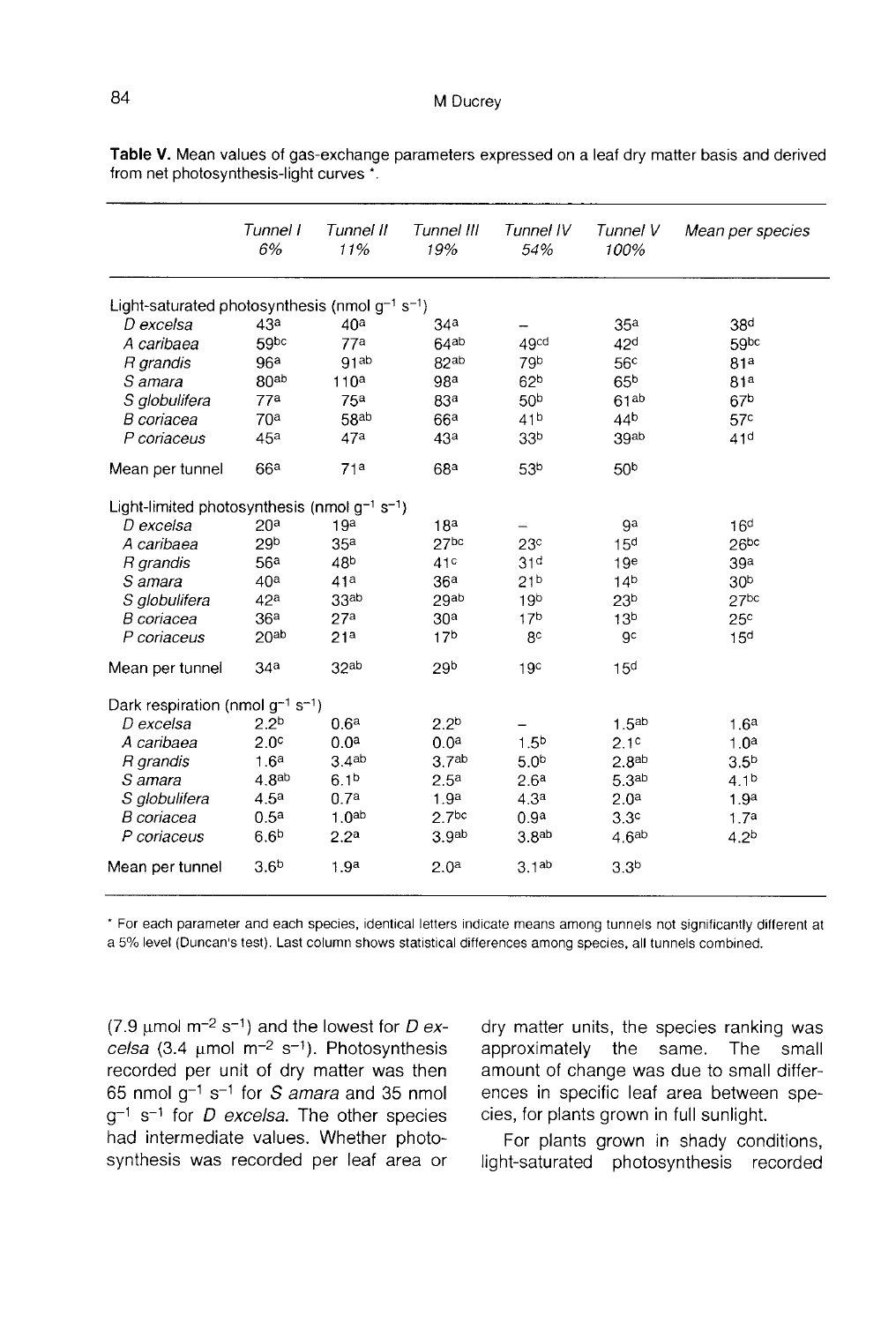

Fig 1. Net photosynthesis-light curves of the 7 species studied for densely shaded seedlings under tunnel I (6% RLI) ( $\bullet\rightarrow$ ), and sun-grown seedlings (100% RLI) (o---o).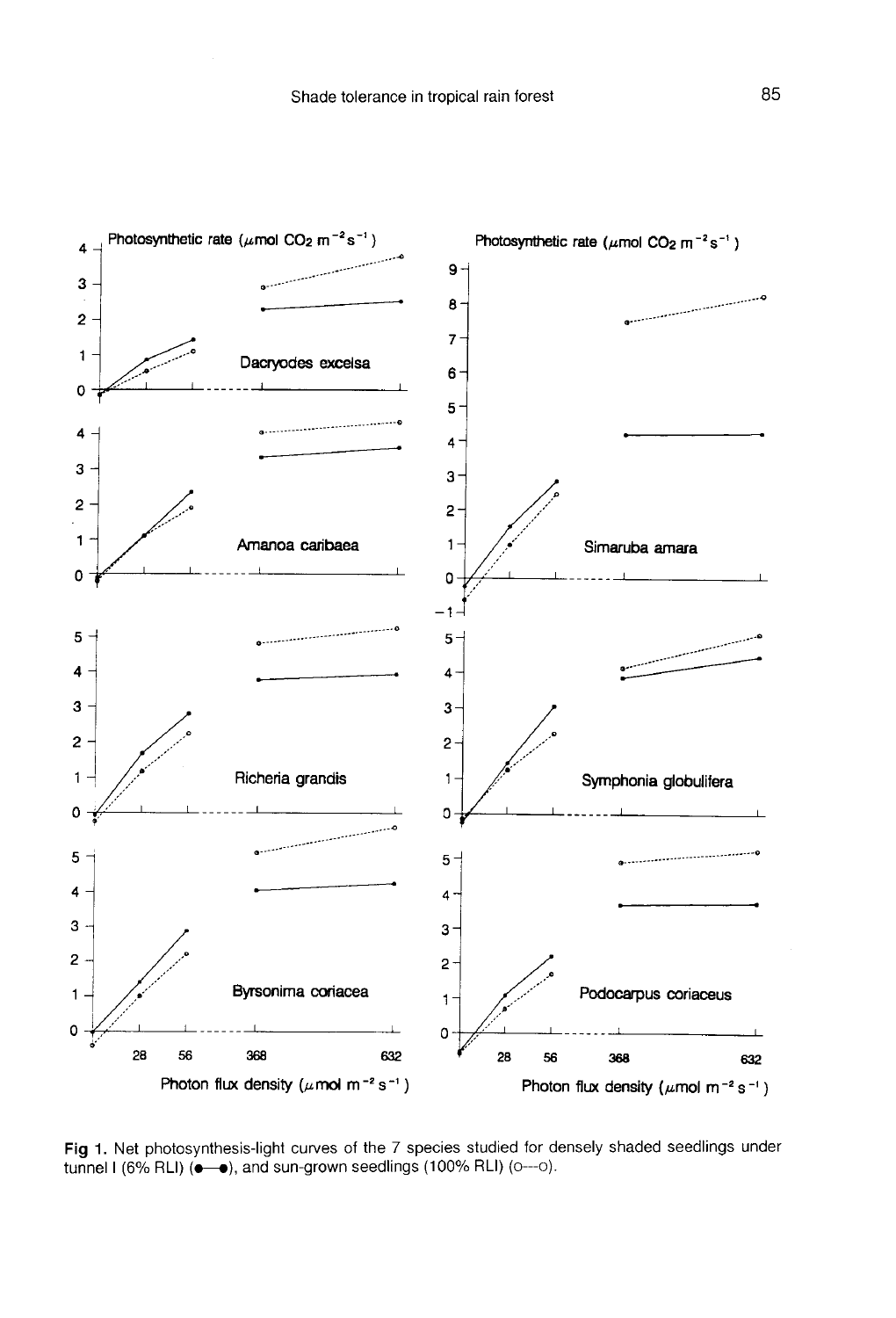per unit of leaf area showed a general trend, decreasing from light shade (tunnel IV, 54% RLI) to heavy shade (tunnel I, 6% RLI). Some species, like S amara, reacted more strongly than others to changes in light regime, as shown in figure 1. An opposite trend was found when photosynthesis was recorded in dry matter units. Photosynthesis is then higher for plants under heavy shade (tunnels I, II and III, 6-19% RLI) than for plants under light shade (tunnel IV, 54% RLI) or in full sunlight.

#### Light-limited net photosynthesis

For plants grown in full sunlight, lightlimited photosynthesis on a leaf area basis<br>was the highest for S globulifera (1.8 umol  $m<sup>-2</sup>$  s<sup>-1</sup>) and the lowest for D excelsa  $(0.8 \text{ umol m}^{-2} \text{ s}^{-1})$ . Photosynthesis recorded per unit of dry matter was then 23 nmol  $q^{-1}$  s<sup>-1</sup> for *S globulifera* and 9 nmol  $q^{-1}$  s<sup>-1</sup> for *D* excelsa and *P* coriaceus. The other species had intermediate values.

For plants grown under different shade treatments, light-limited photosynthesis on a leaf-area basis decreased from deep shade (tunnel I, 6% RLI) to light shade (tunnel IV, 54% RLI), the lowest values being encountered in full sunlight. At a species level, this trend was not always true because of high data variability. This trend appeared clearly for most of the species when photosynthesis was recorded per unit of dry matter.

#### Apparent quantum yield

For plants grown in full sunlight, apparent quantum yield was the highest for *S amara* For plants grown in full sunlight, apparent<br>quantum yield was the highest for *S amara*<br>(58 mmol mol<sup>-1</sup>) and *R grandis* (54 mmol<br>mol<sup>-1</sup>) and the lowest for *D excelsa* (23 (58 mmol mol<sup>-1</sup>) and *R grandis* (54 mmol mol<sup>-1</sup>) and the lowest for *D excelsa* (23  $mmol$  mol<sup>-1</sup>). These values were slightly

lower for plants grown in full sunlight than for plants grown in shady conditions. All species considered together, apparent quantum yield was slightly, but statistically greater for shaded plants (47-49 mmol quantum yield was slightly, but statistically<br>greater for shaded plants (47–49 mmol<br>mol<sup>-1</sup>) than for sun-grown plants (42 mmol<br>mol<sup>-1</sup>) mol<sup>-1</sup>) than for sun-grown plants (42 mmol<br>mol<sup>-1</sup>).

#### Dark respiration

Leaf dark respiration was very low for A caribaea and very high for P coriaceus, R grandis and S amara, whether it was expressed on dry-weight or leaf-area basis. Compared with apparent quantum yield, these data seem to indicate that species with a high apparent quantum yield also had a high dark respiration and vice versa. Only P coriaceus seems to be an exception and had a high dark respiration along with a low apparent quantum yield. All species considered together, respiration was lowest in tunnels II and III, and highest in strong shade and full sunlight.

### Influence of growth conditions and leaf characteristics

It was interesting to relate the results obtained in the different tunnels to light conditions and specific leaf area. Figure 2 shows that when all the species are considered together, maximum photosynthesis per leaf area unit increased with relative light intensity during growth, at first rapidly until the relative light intensity was near 20% (tunnel III), then much more slowly (fig 2a). On the other hand, it decreased regularly when specific leaf area increased (fig 2b), ie with increasing shade.

Apparent quantum yield decreased with relative light intensity (fig 2c) and increased with specific leaf area (fig 2d). Its variation was the reverse of that found for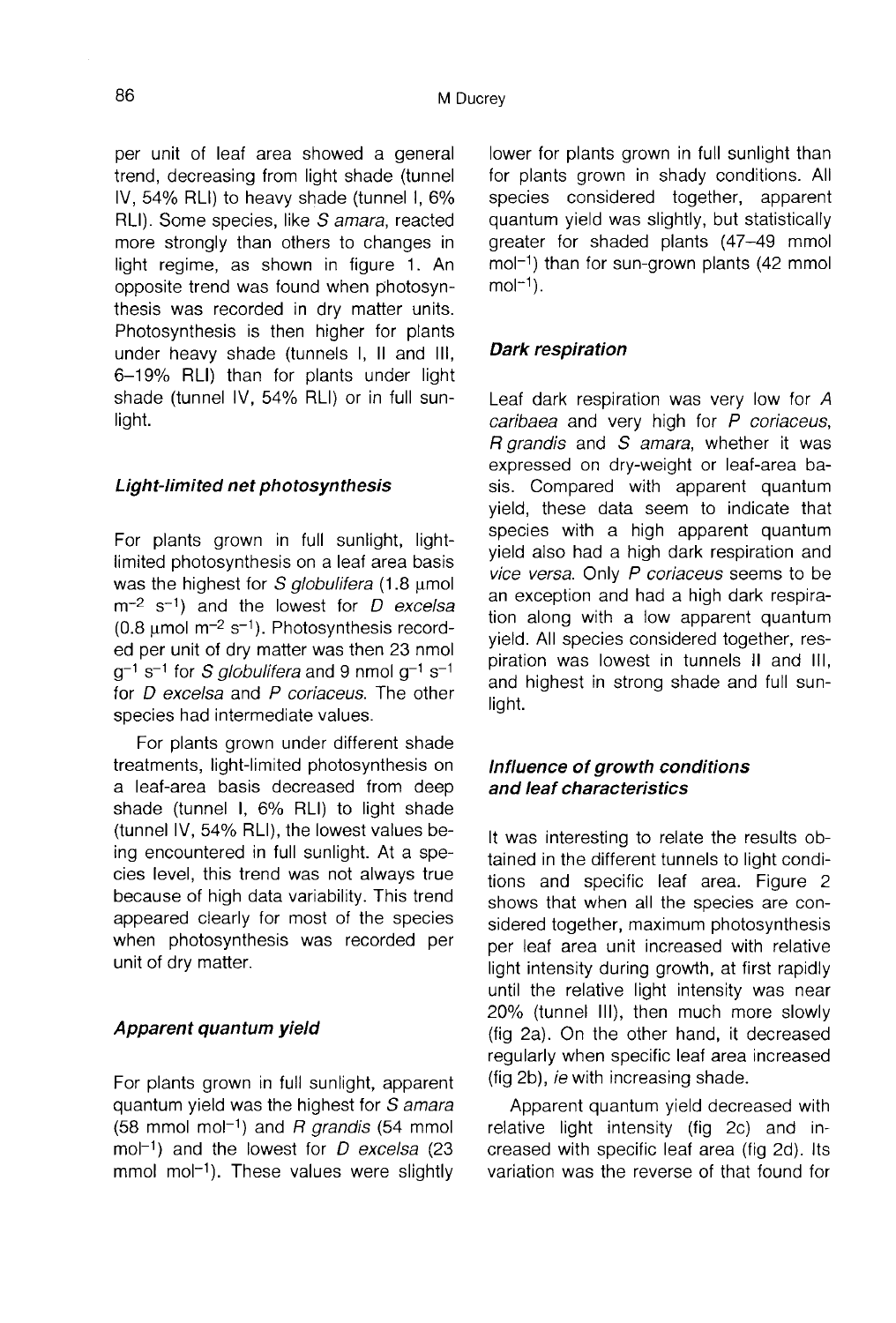

Fig 2. Global relationships, all species combined, between maximum net photosynthesis (top) and apparent quantum yield (bottom), and specific leaf area (right) and relative light intensity (RLI) (left) hand (means per tunnel  $\pm$  standard error).

maximum net photosynthesis. This phe nomenon has frequently been observed when comparing shade and sun phenotypes.

Linear regressions to explain specific leaf area, light-saturated photosynthesis, light-limited photosynthesis and apparent quantum yield as a function of relative light intensity, were calculated for each species (table VI). Most of the regressions were statistically significant at a 5% level, except for apparent quantum yield. The "a" coefficient in the regression equation expresses, for a given trait, the species plasticity in reaction to light conditions during growth.

According to specific leaf area, species may be ranked from the most plastic to the least plastic species: R grandis, S amara, B coriacea, D excelsa, A caribaea, S globulifera and P coriaceus. According to lightsaturated photosynthesis, S amara was found to be the most plastic species. It was followed, in decreasing order, by  $R$  grandis, B coriacea and P coriaceus. D excelsa and A caribaea both had "a" coefficients not significantly different from zero, whereas S globulifera reacted negatively to increasing relative light intensity. For each species, light-limited photosynthesis and apparent quantum yield decreased with increasing light intensity.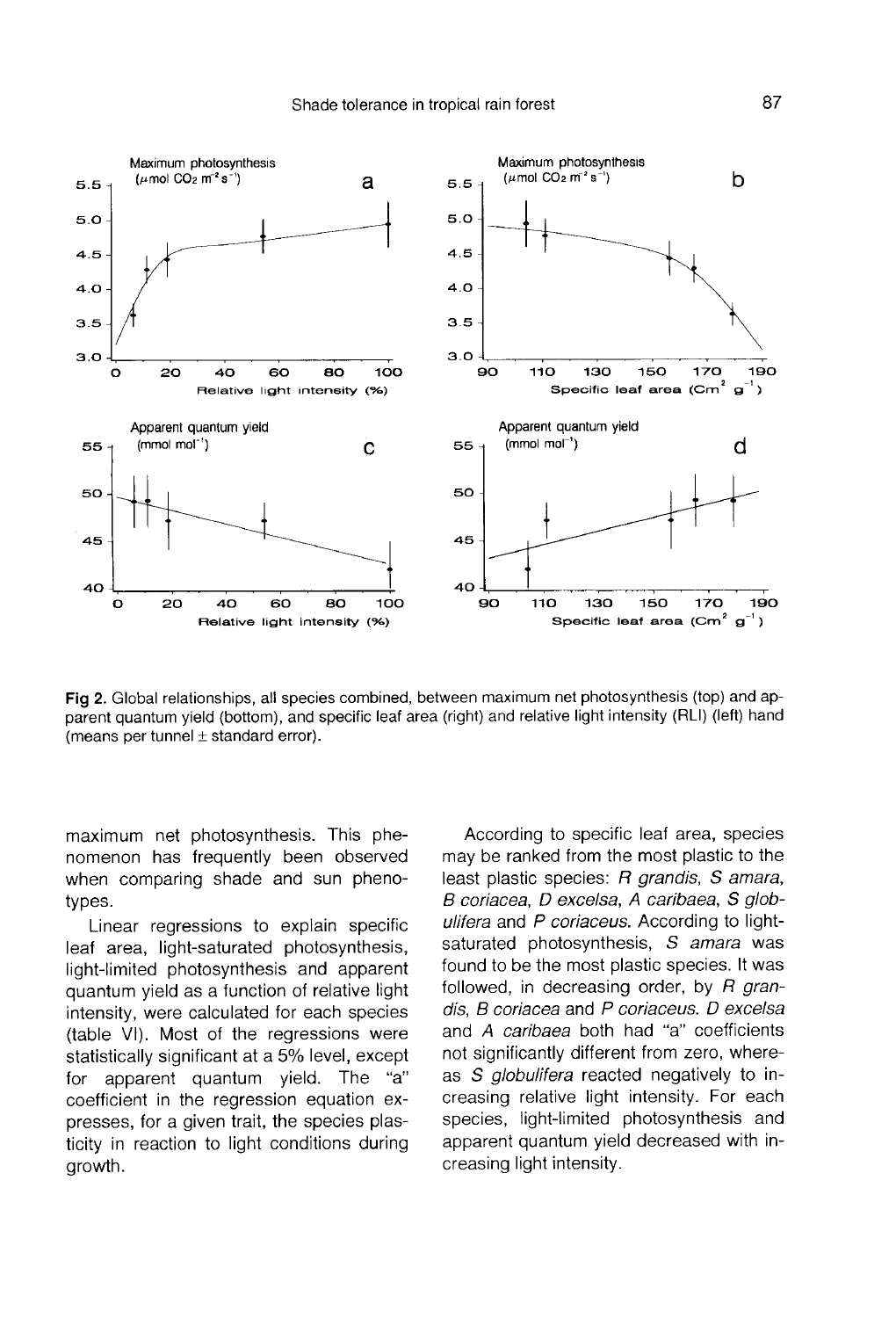| av + D equations coel |          |                    |          |          |                   |                                                             |          |      |          |          |                |                        |
|-----------------------|----------|--------------------|----------|----------|-------------------|-------------------------------------------------------------|----------|------|----------|----------|----------------|------------------------|
| Species               |          | Specific leaf area |          |          |                   | Light-saturated photosynthesis Light-limited photosynthesis |          |      |          |          |                | Apparent quantum yield |
|                       | a        | $\approx$          | prob > F | а        | $R^2$             | prob > F                                                    | a        | ř    | prob > F | a        | $\approx$      | prob > F               |
| Dacryodes excelsa     | $-7.08$  | 0.55               | 0.002    | 9.41     | $\overline{0.11}$ | 0.2371                                                      | $-3.73$  | 0.11 | 0.2533   | $-58.3$  | 0.04           | 0.4987                 |
| Amanoa caribaea       | $-7.01$  | 0.90               | 0.0001   | $-1.42$  | $\frac{0}{0}$     | 0.8787                                                      | $-3.82$  | 0.16 | 0.3188   | $-13.8$  | 0.00           | 0.8648                 |
| Richeria grandis      | $-13.45$ | 0.81               | 0.0001   | 12.45    | 0.34              | 0.0118                                                      | $-4.47$  | 0.58 | 0.0002   | $-66.1$  | 0.20           | 0.0649                 |
| Simaruba amara        | $-11.15$ | 0.74               | 0.0001   | 24.61    | 0.24              | 0.0207                                                      | $-6.38$  | 0.42 | 0.0011   | $-75.5$  | 0.14           | 0.0848                 |
| Symphonia globulifera | $-5.16$  | 0.36               | 0.0011   | $-11.50$ | $\frac{30}{5}$    | 0.0437                                                      | $-10.92$ | 0.44 | 0.0088   | $-201.0$ | 0.24           | 0.0729                 |
| Byrsonima coriacea    | $-9.78$  | 0.67               | 0.0001   | 12.16    | 0.29              | 0.0563                                                      | $-4.58$  | 0.39 | 0.0231   | $-14.0$  | $\overline{0}$ | 0.7522                 |
| Podocarpus coriaceus  | $-4.08$  | 0.50               | 0.0005   | 10.37    | 0.36              | 0.0055                                                      | $-7.89$  | 0.49 | 0.0006   | $-142.0$ | 0.30           | 0.0120                 |
|                       |          |                    |          |          |                   |                                                             |          |      |          |          |                |                        |

dependent variables, and relative light intensity as regressor, for each species. For each regression, parameter estimate ("a" coefficient of the y=<br>ax + h equation) coefficient of determination (E2) and significance proba Table VI. Linear regression between specific leaf area, light-saturated photosynthesis, light-limited photosynthesis and apparent quantum yield as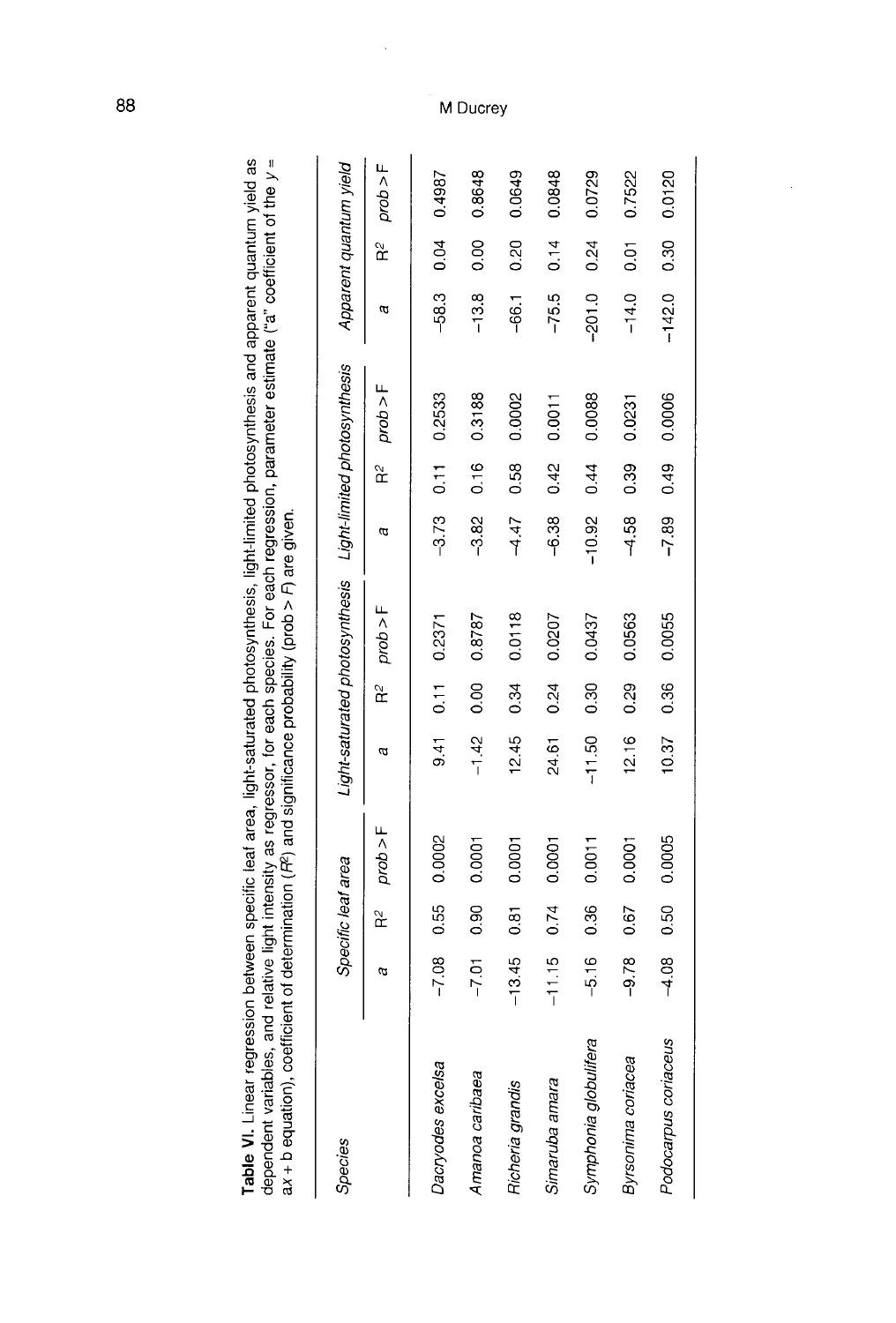#### DISCUSSION AND CONCLUSION

#### Comparison between species

For the 7 species studied in Guadeloupe, maximum net photosynthesis in full sunlight was between 3.4  $\mu$ mol m<sup>-2</sup> s<sup>-1</sup> for D excelsa and 7.9  $\mu$ mol m<sup>-2</sup> s<sup>-1</sup> for *S* amara. The corresponding respiration values varied from 0.15 to 0.64  $\mu$ mol m<sup>-2</sup> s<sup>-1</sup> depending on the species. Our results are compared (table VII) with the results of others studies including those by Stephens and Waggoner (1970), Bazzaz and Pickett (1980), Koyama (1981), Oberbauer and Strain (1984), Langenheim et al (1984), and Thompson et al (1988).

Pioneer trees in the early successional stages or young secondary formations generally have a high photosynthetic potential erally have a high photosynthetic potential<br>(14  $\mu$ mol CO<sub>2</sub> m<sup>-2</sup> s<sup>-1</sup>) along with a high<br>dark regainstian (0.8 umol CO<sub>2</sub> m<sup>-2</sup> s<sup>-1)</sup> (14  $\mu$ mol CO<sub>2</sub> m<sup>-2</sup> s<sup>-1</sup>) along with a high<br>dark respiration (0.8  $\mu$ mol CO<sub>2</sub> m<sup>-2</sup> s<sup>-1</sup>). Stable forest formations in the late successional species stages are composed of 3 main layers: an upper layer including emergent and dominant trees; a middle layer composed of average-sized trees which completely close the forest canopy; and a lower layer composed of understory species.

Among the emergent trees both "sun" species which are shade intolerant and "shade" species which are more or less tolerant to shade can be found. Sun species have an almost identical response to that of pioneer species (photosynthesis: 11 of pioneer species (photosynthesis: 11<br>  $\mu$ mol CO<sub>2</sub> m<sup>-2</sup> s<sup>-1</sup> and dark respiration: 1.0<br>  $\mu$ mol CO<sub>2</sub> m<sup>-2</sup> s<sup>-1)</sup>, An analogy san bo μmol CO<sub>2</sub> m<sup>-2</sup> s<sup>-1</sup> and dark respiration: 1.0<br>μmol CO<sub>2</sub> m<sup>-2</sup> s<sup>-1</sup>). An analogy can be made between these 2 groups as the emergent sun species appear very early in the first successional stages as do the pio neer species, but they have a much longer life than the latter which is why they can be found in the late successional stages.

The results for shade species from the upper layer and from the middle layer are

close to 5  $\mu$ mol CO<sub>2</sub> m<sup>-2</sup> s<sup>-1</sup> for maximum<br>net photosynthosis and 0.6 umol CO = m<sup>-2</sup> close to 5  $\mu$ mol CO<sub>2</sub> m<sup>-2</sup> s<sup>-1</sup> for maximum<br>net photosynthesis and 0.6  $\mu$ mol CO<sub>2</sub> m<sup>-2</sup><br>s-1 for dark repairation. Large differences net photosynthesis and 0.6  $\mu$ mol CO<sub>2</sub> m<sup>-2</sup><br>s<sup>-1</sup> for dark respiration. Large differences in shade tolerance can be seen between these species, but the knowledge of their photosynthetic potential is not sufficient to rank them according to an increasing order of shade tolerance. The understory species have a photosynthesis close to 2 μmol cies have a photosynthesis close to 2  $\mu$ mol<br>CO<sub>2</sub> m<sup>-2</sup> s<sup>-1</sup> and a respiration close to 0.2 CO<sub>2</sub> m<sup>-2</sup> s<sup>-1</sup> and a<br>μmol CO<sub>2</sub> m<sup>-2</sup> s<sup>-1</sup>.

These results give a good idea of the photosynthetic potential of tropical rainforest species. They are, in fact, very close to those for temperate forest species found by Bazzaz (1979), who gives photosynthetic potentials of 10.0 for species at the beginning of the succession, 5.7 for species at the end of succession, and 2.2 for understory species.

#### Comparison of sun and shade phenotypes

For the 7 species studied, apparent quantum yield was higher for shade-grown<br>plants (shade phenotypes) than for (shade phenotypes) than for sun-grown plants (sun phenotypes). On the other hand, light-saturated photosynthesis on a leaf-area basis was higher for sun phenotypes than for shade phenotypes, except for A caribaea and S globulifera.

Similar results were reported by Logan (1970) for Betula alleghaniensis, by Tsel'Niker (1977) for 5 forest species, by Duba and Carpenter (1980) for Platanus occidentalis, by Bazzaz and Carlson (1982) for 12 herbaceous and shrub species and by Nygren and Kellomaki (1983) for 10 forest species. All the species studied by these authors belong equally to the early and late successional stages and thus both shade-tolerant and shadeintolerant species can be found.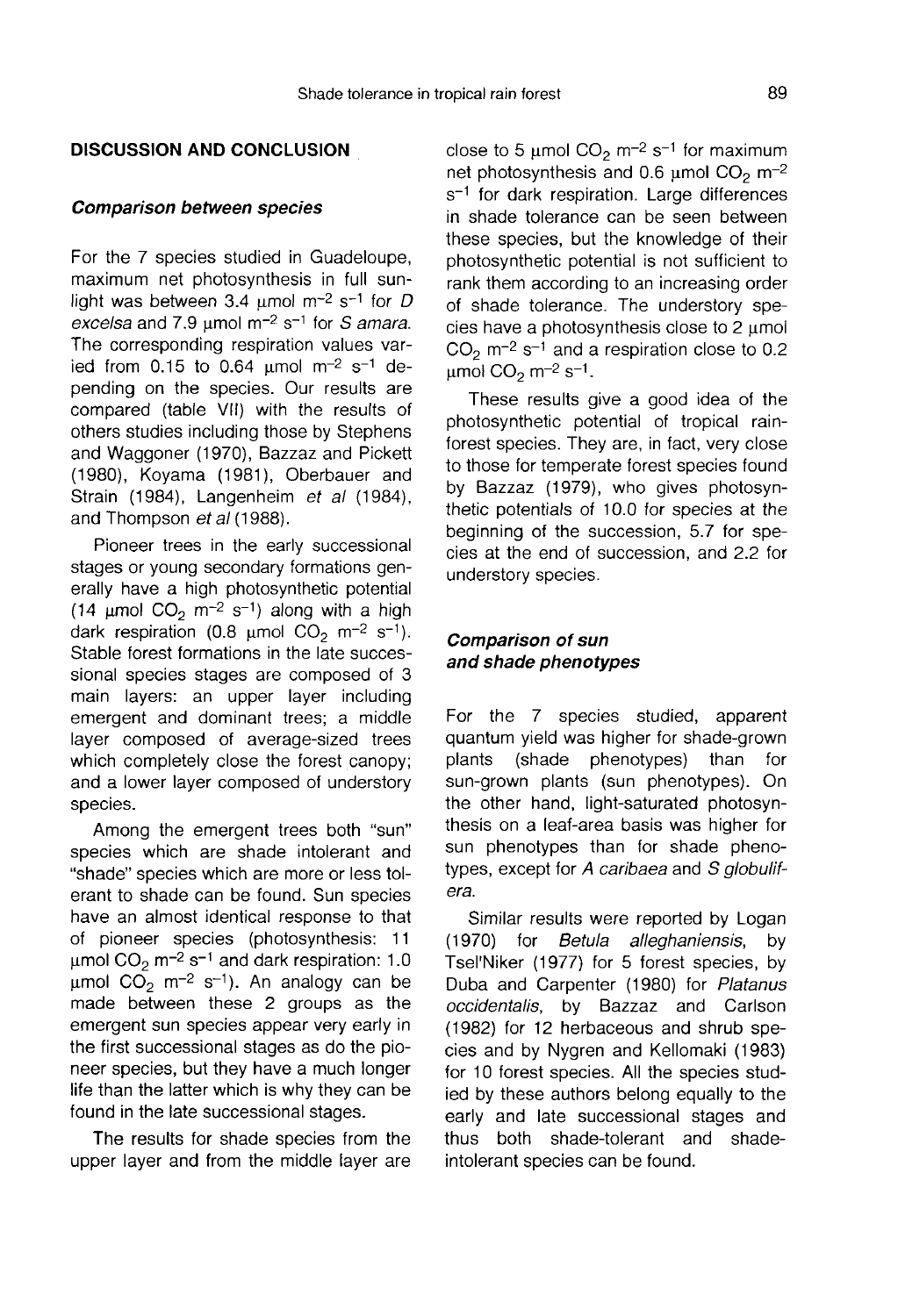| <b>Species</b>                                                                                                                                                                                                                                                                                                                                                |                                                                                                       | Maximum photosynthesis<br>$\mu$ mol m <sup>-2</sup> s <sup>-1</sup> | Dark respiration<br>$\mu$ mol m <sup>-2</sup> s <sup>-1</sup>                                                                                          | References                                                                 |
|---------------------------------------------------------------------------------------------------------------------------------------------------------------------------------------------------------------------------------------------------------------------------------------------------------------------------------------------------------------|-------------------------------------------------------------------------------------------------------|---------------------------------------------------------------------|--------------------------------------------------------------------------------------------------------------------------------------------------------|----------------------------------------------------------------------------|
| Pioneer or early successional trees                                                                                                                                                                                                                                                                                                                           |                                                                                                       |                                                                     |                                                                                                                                                        |                                                                            |
| Macaranga hypoleuca<br>Mallotus paniculatus<br>Glochidion laevigatum<br>Cecropia peltata<br>Cecropia peltata<br>Anthocephalus cadamba<br>Ochroma lagopus                                                                                                                                                                                                      | 13.3<br>13.9<br>14.8<br>16.4<br>7.0<br>6.8                                                            | (15.8)<br>27.7 (32.7)                                               | 0.6<br>1.2<br>0.9<br>0.5<br>$\equiv$                                                                                                                   | Κ<br>Κ<br>κ<br>S<br>L<br>L<br>$\circ$                                      |
| Emergent or dominant trees<br>"Sun" type                                                                                                                                                                                                                                                                                                                      |                                                                                                       |                                                                     |                                                                                                                                                        |                                                                            |
| Shorea leprosula<br>Simaruba amara<br>Dipteryx panamensis<br>Bursera simaruba<br>Hampea appendiculata                                                                                                                                                                                                                                                         | 12.7<br>8.2<br>8.1<br>11.8<br>13.9                                                                    | (9.6)<br>(13.7)<br>(17.7)                                           | 1.3<br>0.6                                                                                                                                             | Κ<br>D<br>O<br>O<br>Ο                                                      |
| "Shade" type                                                                                                                                                                                                                                                                                                                                                  |                                                                                                       |                                                                     |                                                                                                                                                        |                                                                            |
| Shorea macroptera<br>Shorea pauciflora<br>Dipterocarpus crinitus<br>Dipterocarpus sublamellatus<br>Parashorea densiflora<br>Cinnamomum parthenoxylon<br>Goethalsia meiantha<br>Sloanea berteriana<br>Dacryodes excelsa<br>Dacryodes excelsa<br>Amanoa caribaea<br>Symphonia globulifera<br>Hymenaea courbaril<br>Hymenaea parviflora<br>Copaifera venezuelana | 6.7<br>6.3<br>8.8<br>5.6<br>4.7<br>5.4<br>4.1<br>3.3<br>1.4<br>3.4<br>4.2<br>4.6<br>5.0<br>2.5<br>7.6 |                                                                     | 0.5<br>0.5<br>1.3<br>0.6<br>0.5<br>0.8<br>0.4<br>$\overline{\phantom{0}}$<br>$\overline{\phantom{0}}$<br>0.2<br>0.2<br>0.2<br>$\overline{\phantom{0}}$ | κ<br>Κ<br>κ<br>ĸ<br>Κ<br>K<br>S<br>L<br>L<br>D<br>D<br>D<br>LA<br>LA<br>LA |
| Pentaclethra macroloba<br>Gnetum leyboldi<br>Flindersia brayleyana                                                                                                                                                                                                                                                                                            | 5.6<br>8.5<br>7.2                                                                                     | (6.2)<br>(9.4)                                                      | 1.3                                                                                                                                                    | O<br>$\circ$<br>T                                                          |

Table VII. Photosynthetic characteristics of several tropical forest species. Species in bold are native, and species with standard type have been introduced into Guadeloupe. Numbers in brackets are maximum single values measured.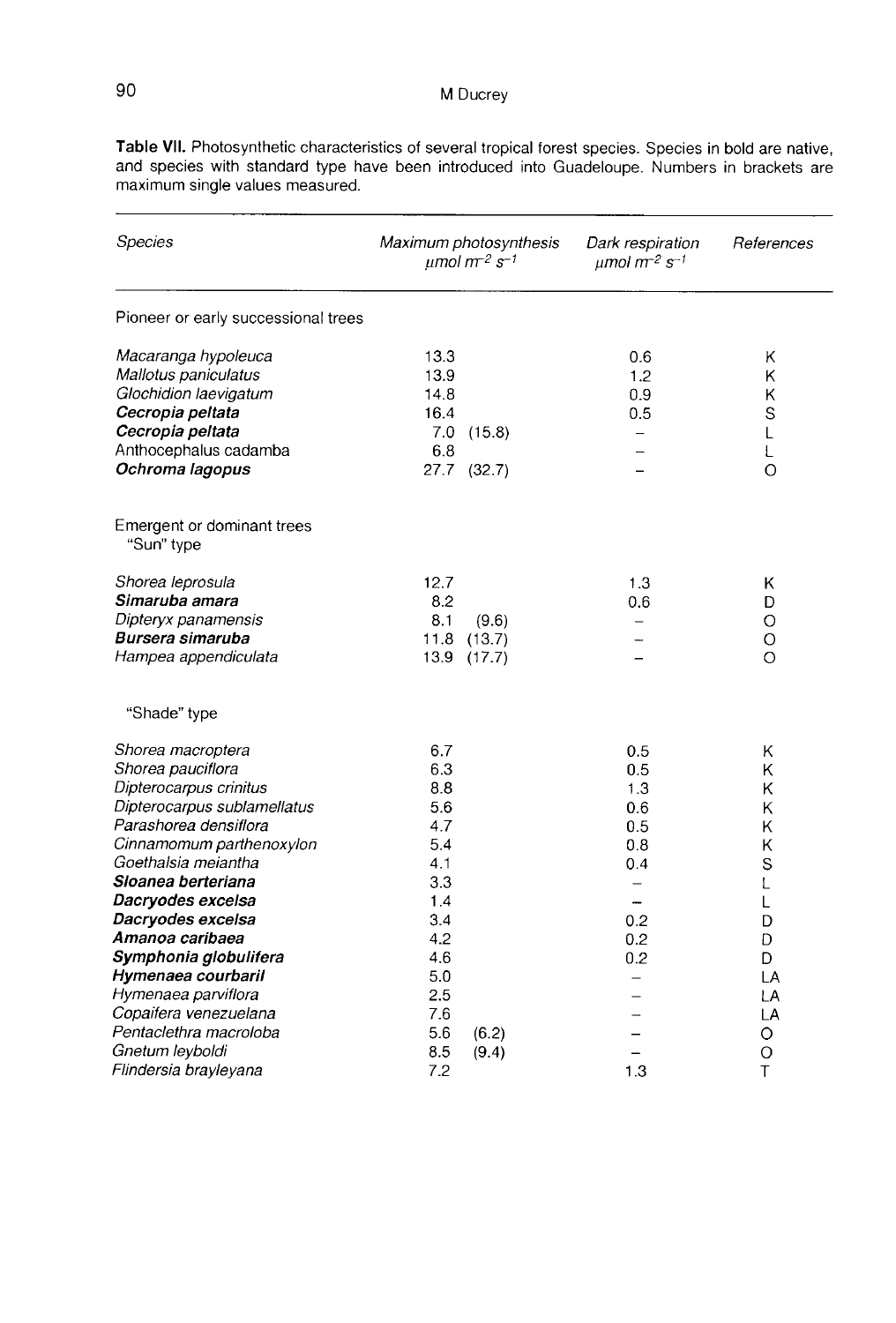#### Table VII. Continued

#### Middle laver trees

| Alangium ridleyi<br>Virola koschnyi<br>Virola koschnyi<br>Cordia alliodora<br>Richeria grandis<br>Byrsonima coriacea<br>Podocarpus coriaceus | 4.4<br>3.9<br>6.3<br>(6.9)<br>5.3<br>5.0<br>4.5<br>5.1 | 0.8<br>0.5<br>0.8<br>0.3<br>0.3<br>0.6 | Κ<br>S<br>O<br>S<br>D<br>D<br>D |
|----------------------------------------------------------------------------------------------------------------------------------------------|--------------------------------------------------------|----------------------------------------|---------------------------------|
| Understory plants                                                                                                                            |                                                        |                                        |                                 |
| Croton gabellus<br>Protium glabrum<br>Alocasia macrorrhiza<br>Cordyline rubra                                                                | 1.6<br>2.1<br>1.9<br>1.9                               | 0.2<br>0.2<br>0.1<br>0,1               | S<br>S<br>B<br>B                |

B: Björkman et al, 1972; D: Original data from present paper. K: Koyama, 1981; L: Lugo, 1970; LA: Langenheim et al, 1984; O: Oberbauer and Strain, 1984; S: Stephens and Waggoner, 1970; T: Thompson et al, 1988.

The commonly accepted explanation for these results is that shade and sun phenotypes are well adapted to the light environment in which they grow and that the light level at which photosynthesis reaches its saturation plateau corresponds to the light conditions most commonly found by the plant in its natural environment (Tsel'Niker, 1977). Under these conditions, shade phenotypes have higher quantum yield and lower light-saturated photosynthesis.

For A caribaea, we found no effect of light growth conditions on light-saturated photosynthesis, whereas light-saturated photosynthesis of S *globulifera* was higher for shade-grown plants than for sun-grown plants. Similar results have also been found by various authors. For Tilia americana, Bazzaz and Carlson (1982) found that sun and shade phenotypes had identical rates of photosynthesis. For Acer saccharum, Logan and Krotkov (1969), and Bazzaz and Carlson (1982) found that photosynthesis of shade phenotypes was higher than that of sun phenotypes. Similar results were also found by Gatherum et all (1963) for 3 different forest species. Logan and Krotkov (1969) interpreted these results by saying that when plants of this type photosynthesize under the same light conditions, plants grown under low light use light more efficiently than those grown in full sunlight.

The 2 main types of results for shade and sun phenotypes are contradictory and many references could be quoted for each point of view. Logan and Krotkov (1969) tried to provide an explanation. They hypothesized that the photosynthetic mechanisms of tolerant species are better adapted to low rather to high light habitats, and conversely, that the photosynthetic mechanisms of intolerant species are better adapted to high rather than to low light habitats. This theory involves the degree of adaptation to shade and is not entirely convincing as both types of response can be found in tolerant and intolerant species.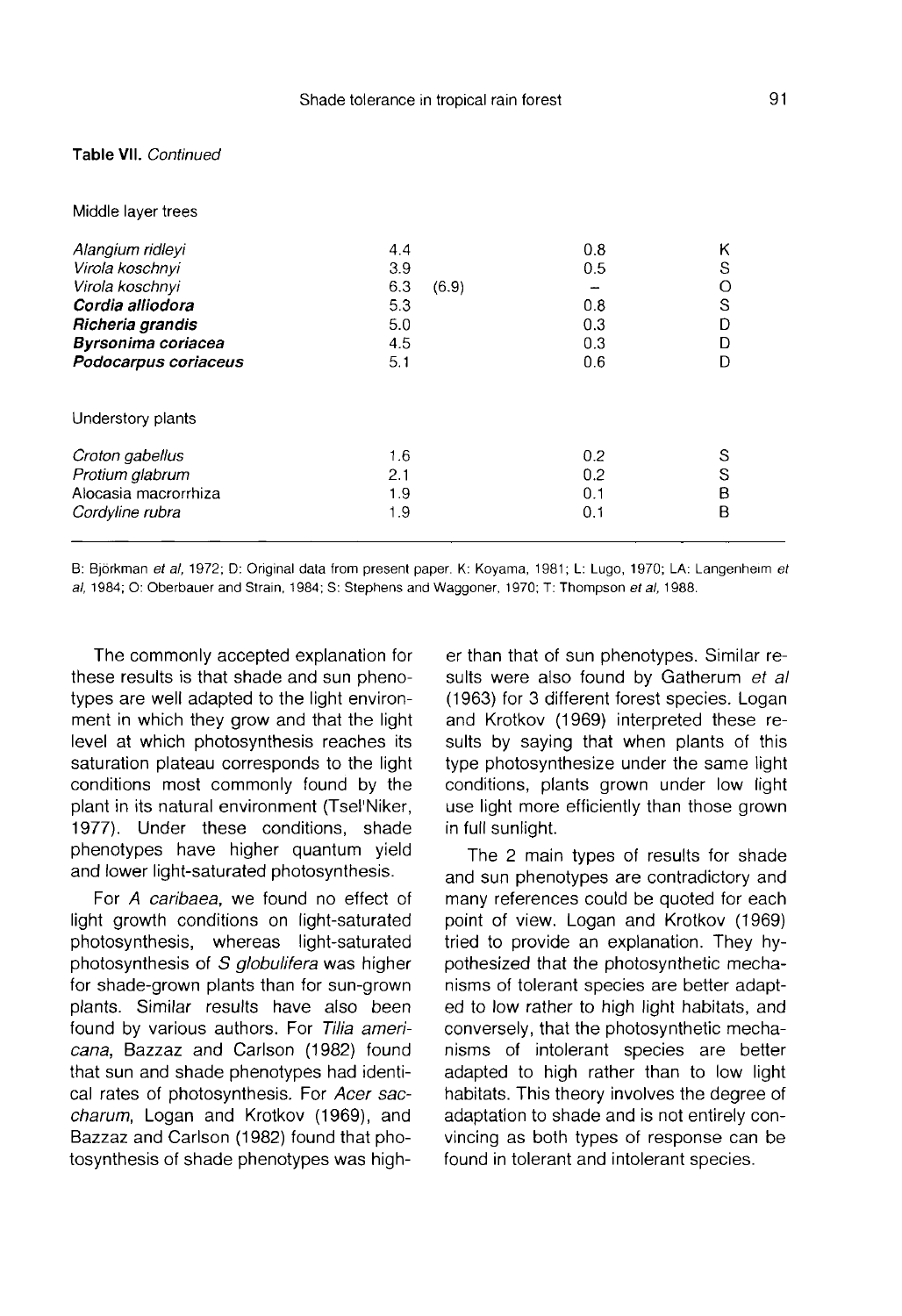When we expressed photosynthesis on dry leaf matter basis, it was found that, for all species, the highest values corresponded to shade phenotypes and the lowest to sun phenotypes (see table VI). Photosynthesis per unit dry weight can be considered to be the product of the specific leaf area by photosynthesis per unit leaf area. For the species studied, photosynthesis per unit leaf area decreased with shade while specific leaf area increased, and the final result, as we have seen, was an increase with shade of photosynthesis per unit dry weight. This result depends on the degree of variation between shade and sun for the 2 parameters studied. Thus, any result is possible and would depend on the morphological and photosynthetic plasticity of the species studied.

#### Photosynthetic plasticity and shade adaptation

Bazzaz and Carlson (1982) introduced the notion of photosynthetic flexibility (or plasticity) to interpret the range of variation, from dense shade to full sunlight, in parameters defining the photosynthetic activity of a given species. They concluded in their study that photosynthetic flexibility was higher for early pioneer successional species, average for intermediate species and lowest for late successional species.

The "a" coefficients from table VII may be considered as indicators of species plasticity. From the regressions between specific leaf area and relative light intensity, an index of morphological plasticity may be defined. According to this index, R grandis and S amara are the 2 most plastic species, immediately followed by B coriacea; D excelsa and A caribaea are less plastic; and S globulifera and P coriaceus are the least plastic species. These results agree with those obtained on a greater

plant sample from the same experiment (Ducrey, 1992).

From the regressions between lightsaturated photosynthesis and relative light intensity, an index of photosynthetic plasticity may be defined. S amara appears as the most plastic species. The following are then found in decreasing order:  $R$  grandis, B coriacea, P coriaceus, D excelsa and A caribaea. S globulifera reacted negatively to increasing light intensity.

There is a good agreement between the different indexes of plasticity, the presumed degree of shade tolerance of Guadeloupe species and their place in the species' succession cycle in tropical rain forests. Simaruba amara and Richeria grandis are the most plastic species from a morphological and photosynthetic point of view. They are early successional species, but not really pioneer species, and were considered as light-intolerant species (Ducrey and Labbé, 1986). Byrsonima coriacea is also a plastic species. This makes it possible to rank this species among shade intolerant species even though little was previously known about its forest behavior. The 3 species Podocarpus coriaceus, Dacryodes excelsa and Amanoa caribaea had low morphological and photosynthetic plasticity indexes. They are more or less shade tolerant and are late succession species. A special emphasis should be made on Symphonia globulifera, a species with very low plasticity, and whose light-saturated photosynthesis decreased with increasing relative light intensity. This species should be a strict "shade species", but it is also a wet soil specialist, so it may be a dominant species in the late succession stages.

This work has made it possible to gain a basic knowledge about the photosynthetic potentials of the main commercially interesting forest species from the Guadeloupe tropical rain forest. It has also characterized the shade and sun phenotypes of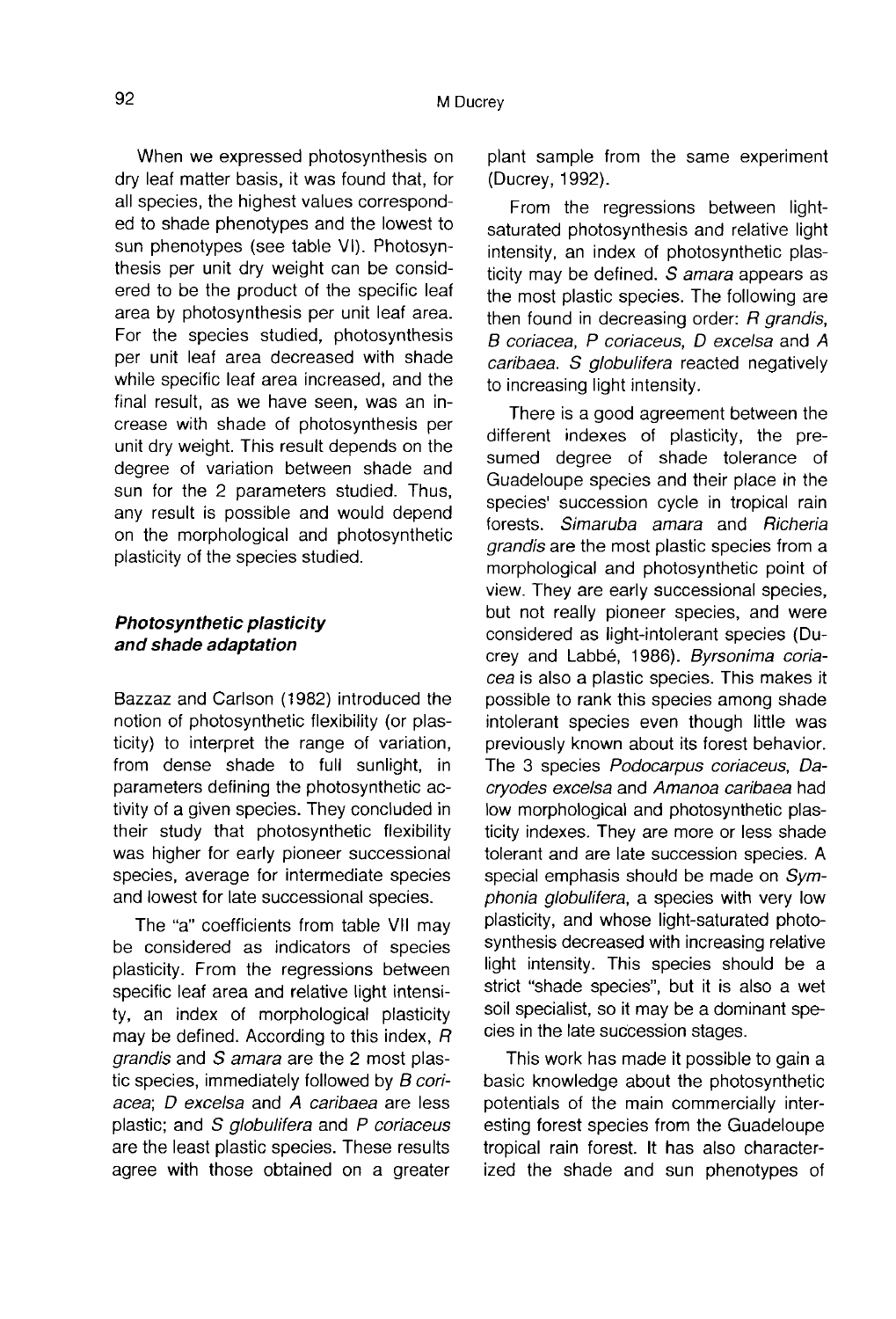these species from the point of view of<br>their photosynthetic activity. However, their photosynthetic activity.<br>studying only photosynthet photosynthetic activity seems to be insufficient to determine the degree of shade tolerance. It is nevertheless a useful element which, when added to other elements concerning the morphological and biochemical adaptation of the leaf apparatus, growth, and biomass production, will make it possible to increase our knowledge of the ecophysiological behavior of these species.

#### **REFERENCES**

- Baker FS (1949) A revised tolerance table. J For 47, 179-181
- Bazzaz FA (1979) The physiological ecology of plant succession. Ann Rev Ecol Syst 10, 351-377
- Bazzaz FA, Carlson RW (1982) Photosynthetic acclimation to variability in the light environment of early and late successional plants. Oecologia (Berl) 54, 313-316
- Bazzaz FA, Pickett STA (1980) Physiological ecology of tropical succession: A comparative review. Ann Rev Ecol Syst 11, 287-310
- Björkman O (1981) Responses to different quantum flux densities. In: Encyclopedia of Plant Physiology, Physiological Plant Ecology (OL Lange, PS Nobel, CB Osmond, H Ziegler, eds) Vol 12A. Springer Verlag, Berlin, 57-102
- Björkman O, Ludlow MM, Morrow PA (1972) Photosynthetic performance of 2 rain forest species in their native habitat and analysis of their gas exchange. Carnegie Inst Washing ton Year Book 71, 94-102
- Boardman NK (1977) Comparative photosynthesis of sun and shade plants. Ann Rev Plant Physiol 28, 355-377
- Duba SE, Carpenter SB (1980) Effect of shade on the growth, leaf morphology and photosynthetic capacity of an american sycamore clone. Castanea 45 (4), 219-227
- Ducrey M (1986) Croissance juvénile de quelques I'arboretum de Débauchée (Guadeloupe). Rev For Fr XXXVIII (5), 451-456
- Ducrey M (1992) Variation in leaf morphology and branching pattern of some tropical rain forest species from Guadeloupe (French West Indies) under semi-controlled light conditions. Ann Sci For 49 (6), 553-570
- Ducrey M, Labbé P (1985) Étude de la régénération naturelle contrôlée en forêt tropicale humide de Guadeloupe. I. Revue bibliographique, milieu naturel et élaboration d'un protocole expérimental. Ann Sci For 42 (3), 297- 322
- Ducrey M, Labbé P (1986) Étude de la régénération naturelle contrôlée en forêt tropicale humide de Guadeloupe. II. Installation et croissance des semis après les coupes d'ensemencement. Ann Sci For 43 (3), 299-326
- Gatherum GE, McComb AL, Loomis WE (1963) Effects of light and soil moisture on forest tree seedling establishment. Iowa Agric Exp Stn Res Bull 513, 777-792
- Givnish TJ (1988) Adaptation to sun and shade: a whole plant perspective. Aust J Plant Physiol 15, 63-92
- Koyama H (1981) Photosynthetic rates in lowland rain forest trees of peninsular Malaysia. Jpn J Ecol 31, 361-369
- Langenheim JH, Osmond CB, Brooks A, Ferrar PJ (1984) Photosynthetic responses to light in seedlings of selected Amazonian and Australian rain-forest tree species. Oecologia (Berl) 63, 215-224
- Leverenz JW, Jarvis PG (1980) Photosynthesis in Sitka Spruce (Picea sitchensis (Bong) Carr) X. Acclimation to quantum flux densities within and between trees. J Appl Ecol 17, 697-708
- Loach K (1967) Shade tolerance in tree seedlings. I. Leaf photosynthesis and respiration in plants raised under artificial shade. New Phytol 66, 607-621
- Logan KT (1970) Adaptation of the photosynthetic apparatus of sun- and shade-grown yellow birch (Betula alleghaniensis Britt). Can J Bot 48 (9), 1681-1688
- Logan KT, Krotkov G (1969) Adaptations to the photosynthetic mechanism of sugar maple (Acer saccharum) seedlings grown in various light intensities. Physiol Plant 22, 104-116
- Lugo A (1970) Photosynthetic studies on 4 species of rain forest seedlings. In: A tropical rain forest (HT Odum, RF Pigeon, eds) US Atomic Energy Commission, NTSI, Springfield, VA, USA, I, 7, 81-102